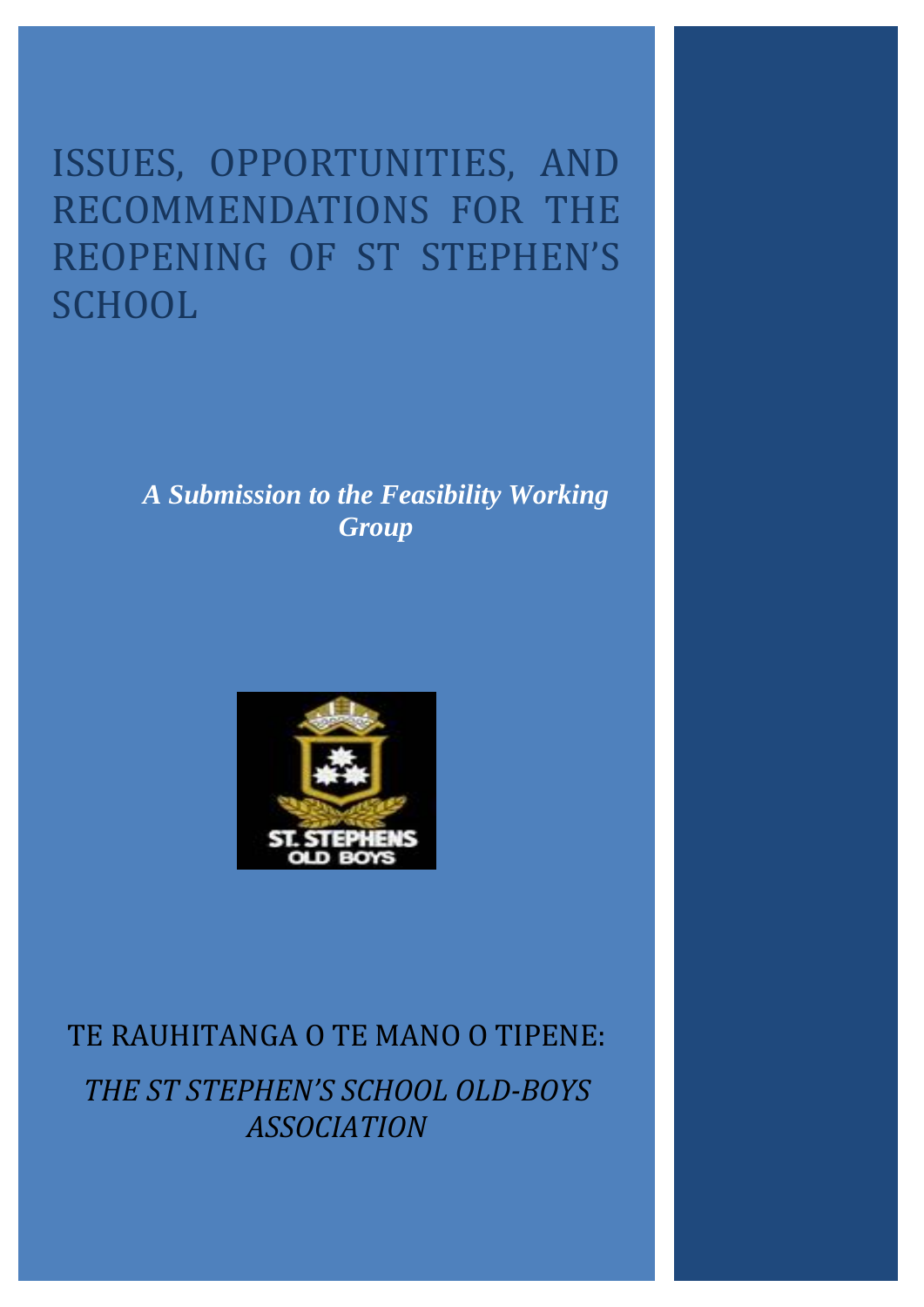# **Table of Contents**

| Recommendation Five: Active Utilisation of the Old Boys Association 25 |  |
|------------------------------------------------------------------------|--|
|                                                                        |  |
|                                                                        |  |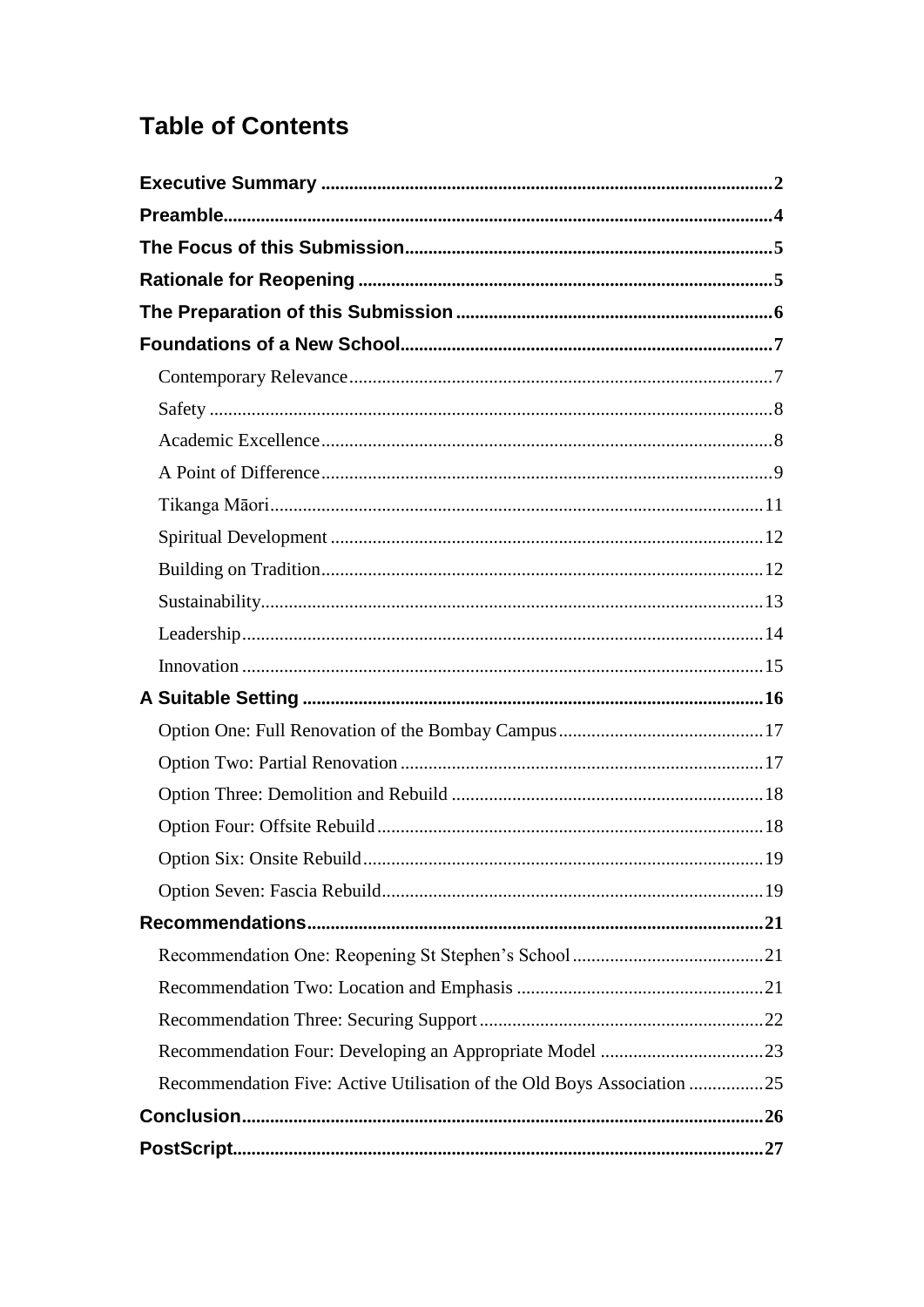# <span id="page-2-0"></span>**Executive Summary**

- 1. This submission was prepared by *Te Rauhitanga o te Mano o Tipene: The St Stephen's School Old-Boys Association* on behalf of the oldboys and supporters of St Stephen"s School.
- 2. It consider options and opportunities for reopening St Stephen"s School and is designed to inform the work of the Feasibility Working Group and the St Stephen"s/Queen Victoria Trust Board.
- 3. The submission is based on various meetings, discussions, and hui which have taken place since 2000 and has recently been informed by a more structured research process.
- 4. A number of contextual issues attached to the reopening of the school are discussed and are used to formulate our key conclusions and recommendations.
- 5. Twelve principles for reopening are identified and are suggested as primary considerations for any redevelopment initiative. These include:
	- Contemporary Relevance
	- Safety
	- Academic Excellence
	- Global Citizens
	- A Point of Difference
	- The Role of Sports and St Stephen's
	- Tikanga Māori
	- Spiritual Development
	- Building on Tradition
	- **•** Sustainability
	- Leadership; and,
	- Innovation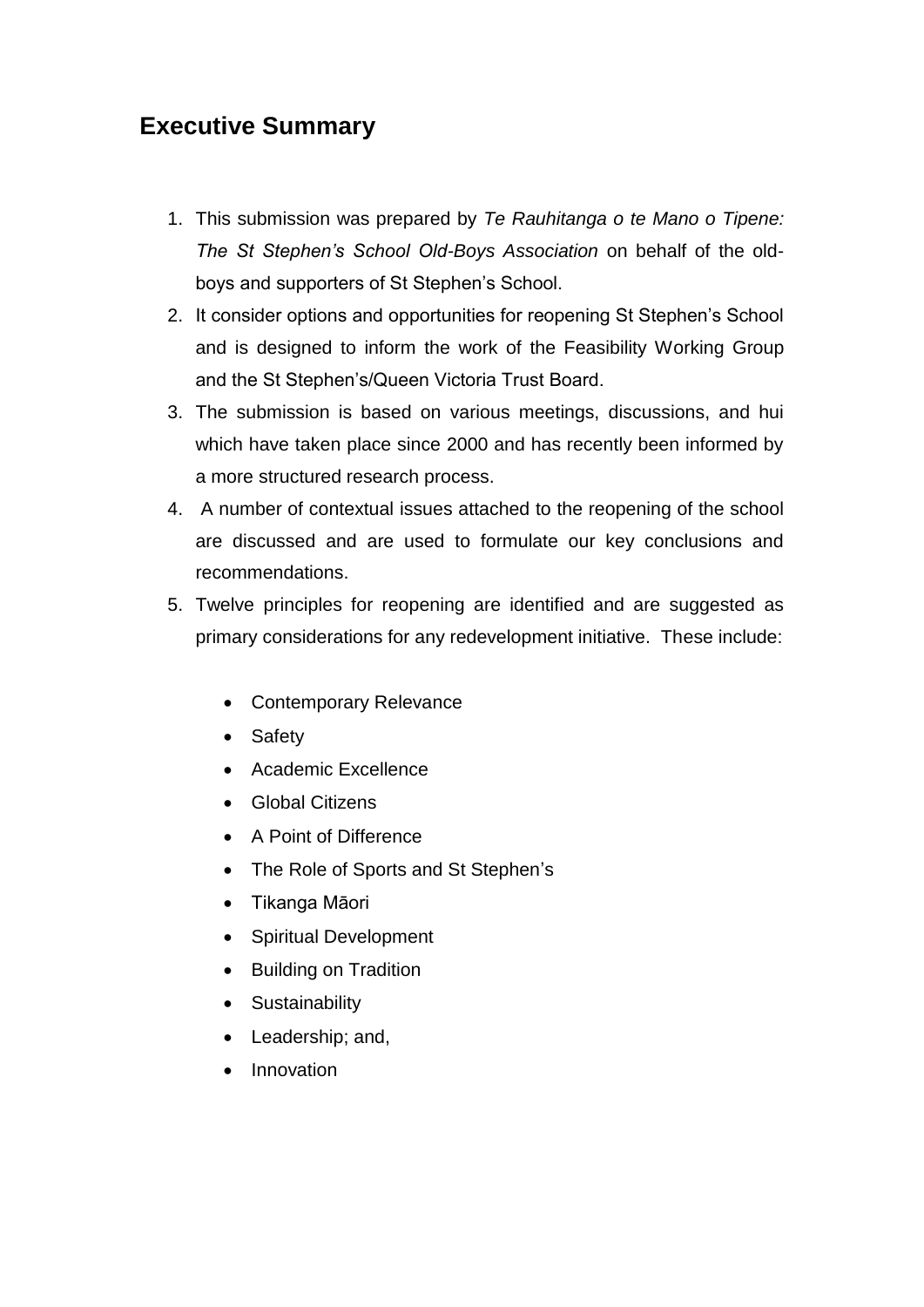- 6. Five recommendations are made. These reflect the collective views of the old-boys and supporters and are designed to aid efforts to re-open and re-establish St Stephen"s School. These recommendations include;
	- Recommendation One: Reopening St Stephen's School
	- Recommendation Two: Location and Emphasis
	- Recommendation Three: Securing Support
	- Recommendation Four: Developing an Appropriate Model; and,
	- Recommendation Five: Active Utilisation of the Old Boys **Association**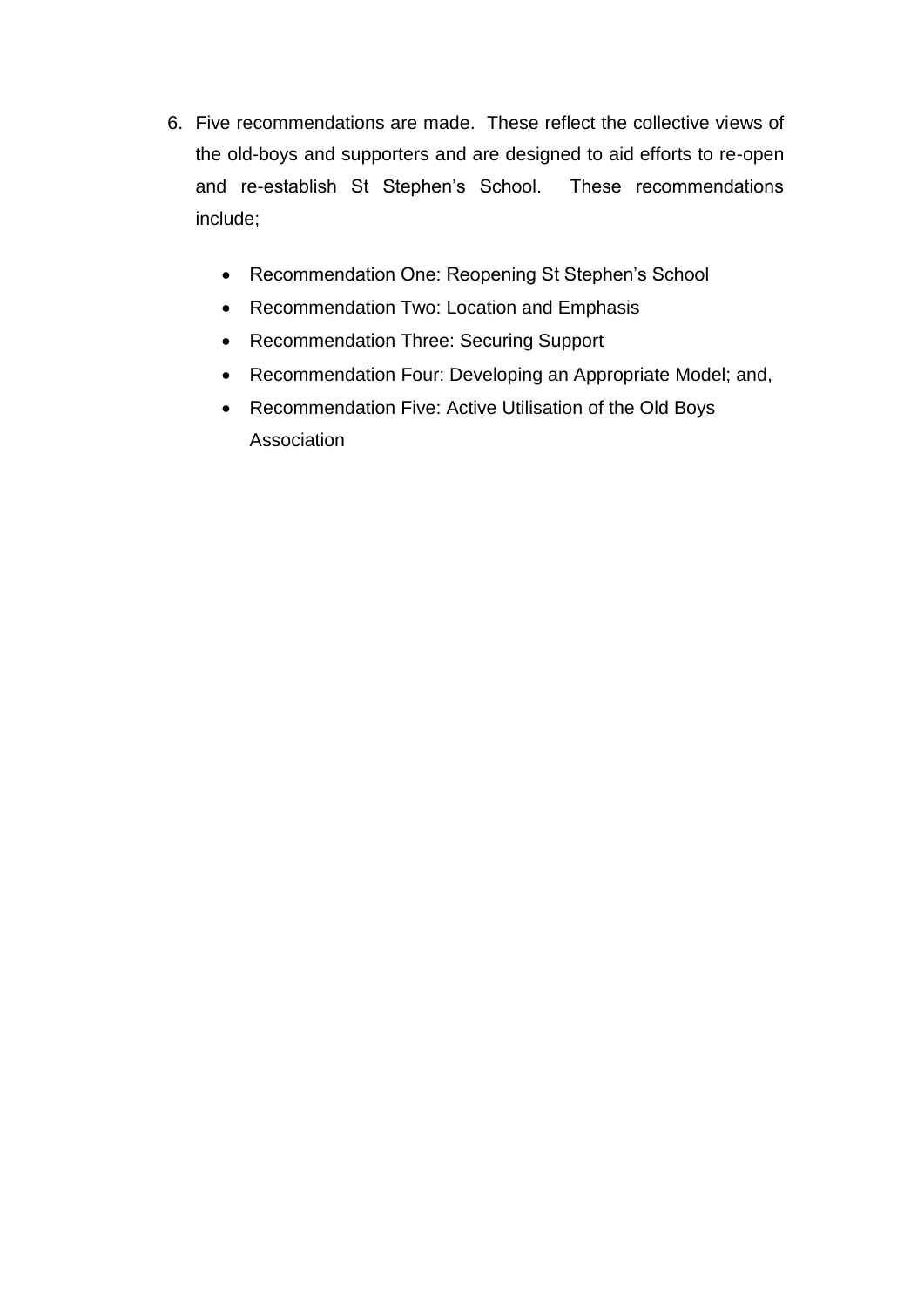### **Preamble**

<span id="page-4-0"></span>*Whakataka te hau ki te uru Whakataka te hau ki te tonga Kia makinakina ki uta Kia mataratara ki tai Kia hi ake ana he ata-kura He tio, he huka, he hau-hunga.*

*Cease now the wind from the West Cease also the wind from the South Let the murmuring breeze sigh over the land. Let the stormy seas subside And let the red dawn come with a sharpened air, A touch of frost And the promise of a glorious day.*

The tauparapara above is part of an ancient karakia, a chant often rehearsed when Māori gather before commencing the business of the day. Essentially, it expresses a hope for better things to come and the desire to move forward, onwards, and upwards. The issues described in this submission reflect similar desires and aspirations - an essential hope for the future and brighter days ahead.

However, the tauparapara has other implications as well. Progress does not come without effort. Just as a "glorious day" compensates for the wind, stormy seas, and a 'touch of frost', so development is just recompense for effort, endeavour, and application. Further, the tauparapara can be seen to add its own optimism – that while the current challenges surrounding the reestablishment of St Stephen"s School are not insignificant, the "promise of a glorious day" reflects the possibility of new growth, a new school, and a brighter future for our rangatahi.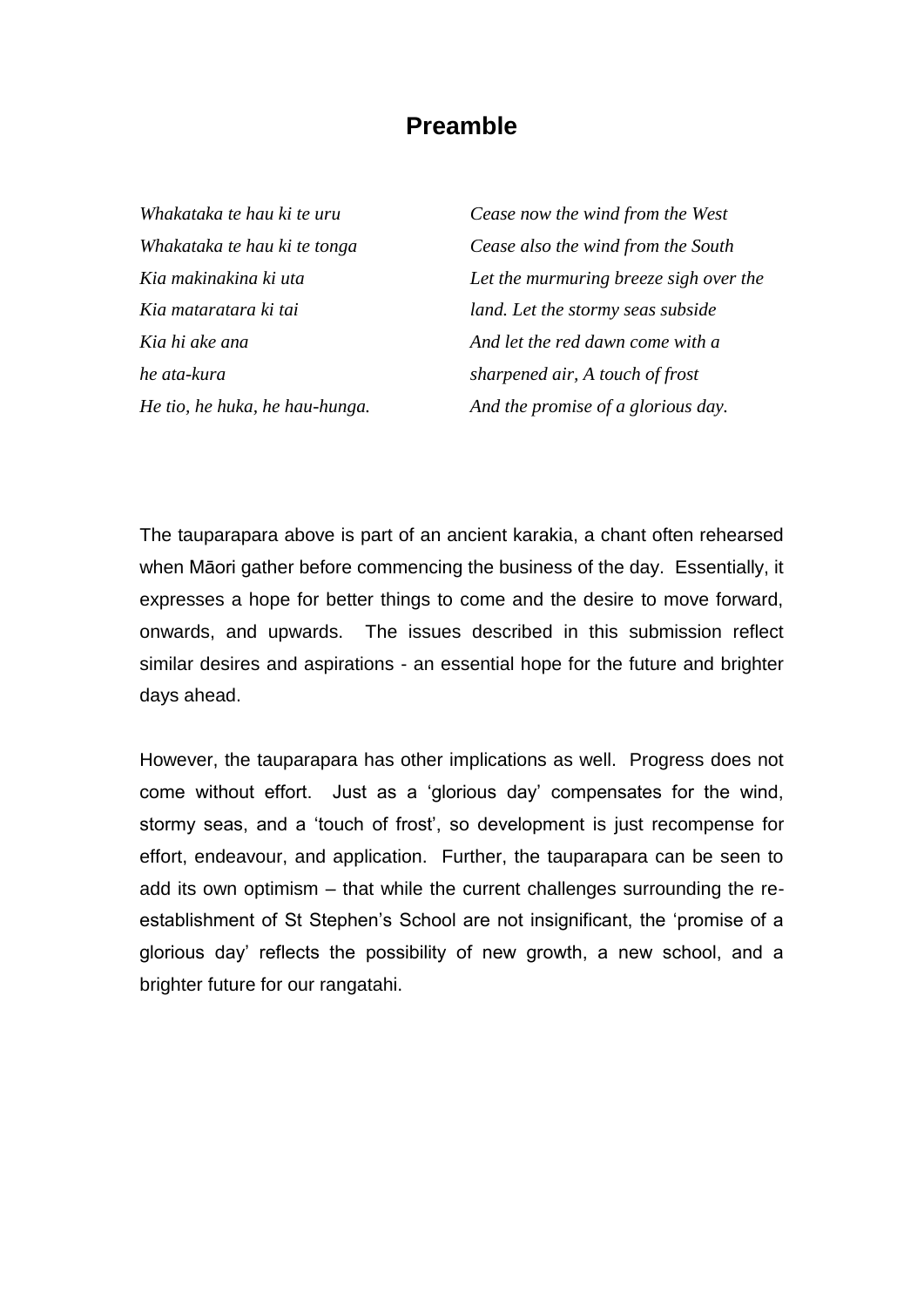## <span id="page-5-0"></span>**The Focus of this Submission**

This submission has been prepared by *Te Rauhitanga o te Mano o Tipene: The St Stephen's Old boys Association* and on behalf old-boys and supporters of the school. It is designed to inform the work of the Feasibility Working Group (FWG) and more broadly the St Stephen"s/Queen Victoria Trust Board (SSQVTB) in their deliberations on the reopening of the school.

# <span id="page-5-1"></span>**Rationale for Reopening**

The reasons for reopening St Stephen"s School can be rationalised in a number of ways. Certainly the history and tradition of the school is a significant motivator - it is in fact the central catalyst which bonds the expupils, parents and supporters. It remains our nation"s oldest school and has made measureable contributions across multiple domains (politics, health, education, justice and in sport). In many ways, St Stephen"s School became a metaphor for Māori excellence, a gateway for Māori success, and a proxy for Māori endeavour.

In spite of past achievements, and notwithstanding the utility of applying tradition as a platform for future growth, this submission draws on more contemporary reasons and opportunities. It suggests that the rationale for reopening the school must be based in the present, and as a means through which contemporary challenges can be met and future prospects identified.

With these issues in mind, this submission is presented within the context of Māori educational underachievement and the desire to create dynamic and innovative educational opportunities. It has taken shape in the understanding that Māori boys (in particular) have the poorest outcomes of any demographic group, that gaps in educational achievement are widening, and that novel solutions are urgently required.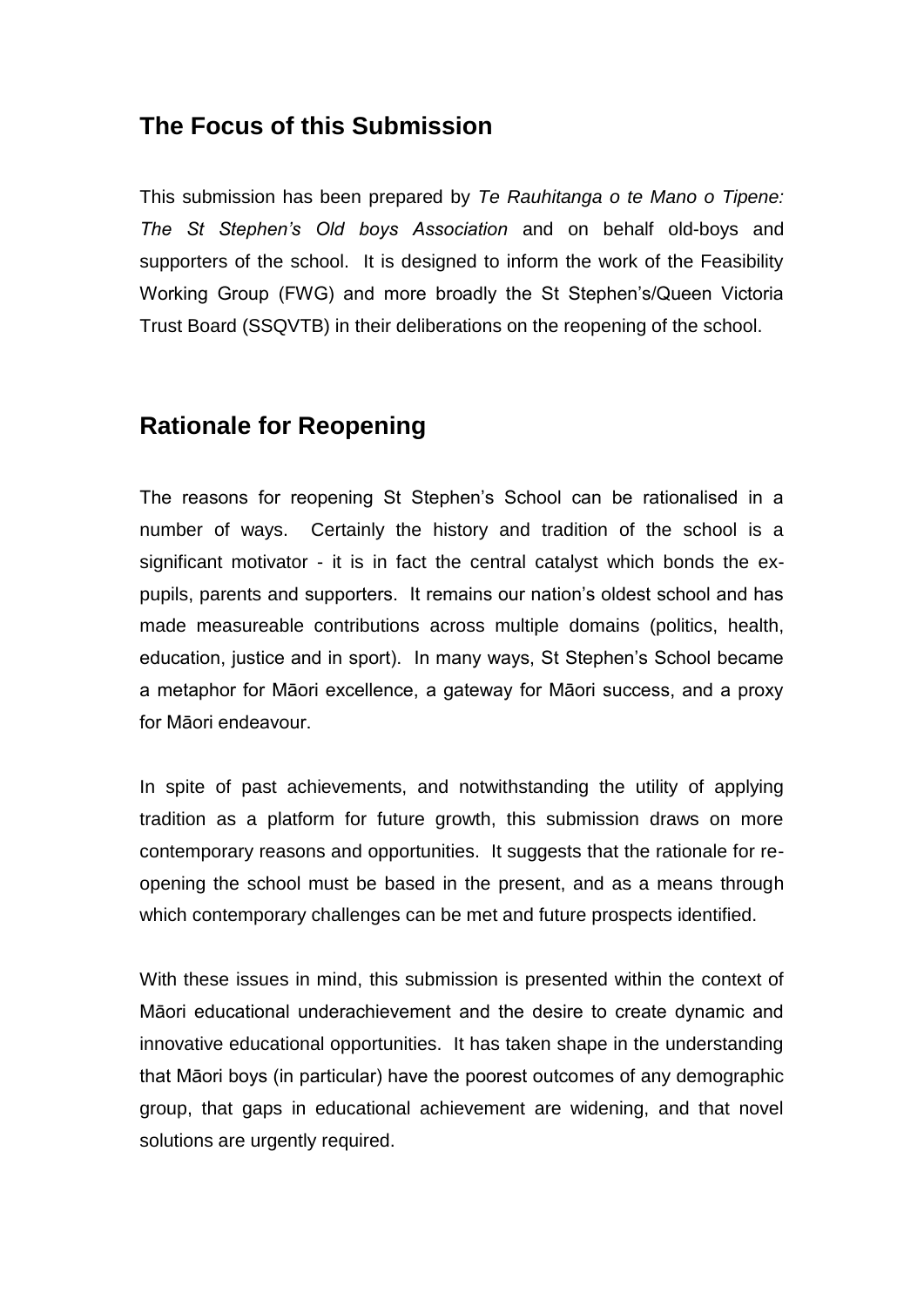Whilst opportunities for Māori educational success do not rely on the reopening of St Stephen"s School, it is our belief that a model which builds on the past, but which casts its gaze confidently towards the future, holds the greatest potential. The traditions of the school, the achievements of the past, and the support of the ex-pupils can provide a unique and sustainable foundation; a platform through which new models of Māori educational success can be rooted and an enduring legacy of achievement sustained.

## <span id="page-6-0"></span>**The Preparation of this Submission**

This submission has been informed by a deliberate and considered research process. Information from various hui and meetings have been collected since 2000 and have been used to consolidate and shape various high-level views and principles. To ensure that the voices of the old-boys were accurately and comprehensively heard, an online survey was also developed and which focused on particular options for reopening and re-development.

Interviews were also conducted with key experts in Māori education and Māori development. These were designed to provide greater detail and focus so that a clearer set of recommendations and perspectives could be presented. This included canvassing the views of staff and principals from at least five Māori boarding schools, five senior Māori academics, four educational funding entities, and three Government Ministries. In total, the views of more than 500 individuals were considered during the preparation of this submission.

To add additional substance and insight, a comprehensive review of relevant literature was also undertaken. This was focused on models of education, funding and sustainability options, and alignment with government priorities.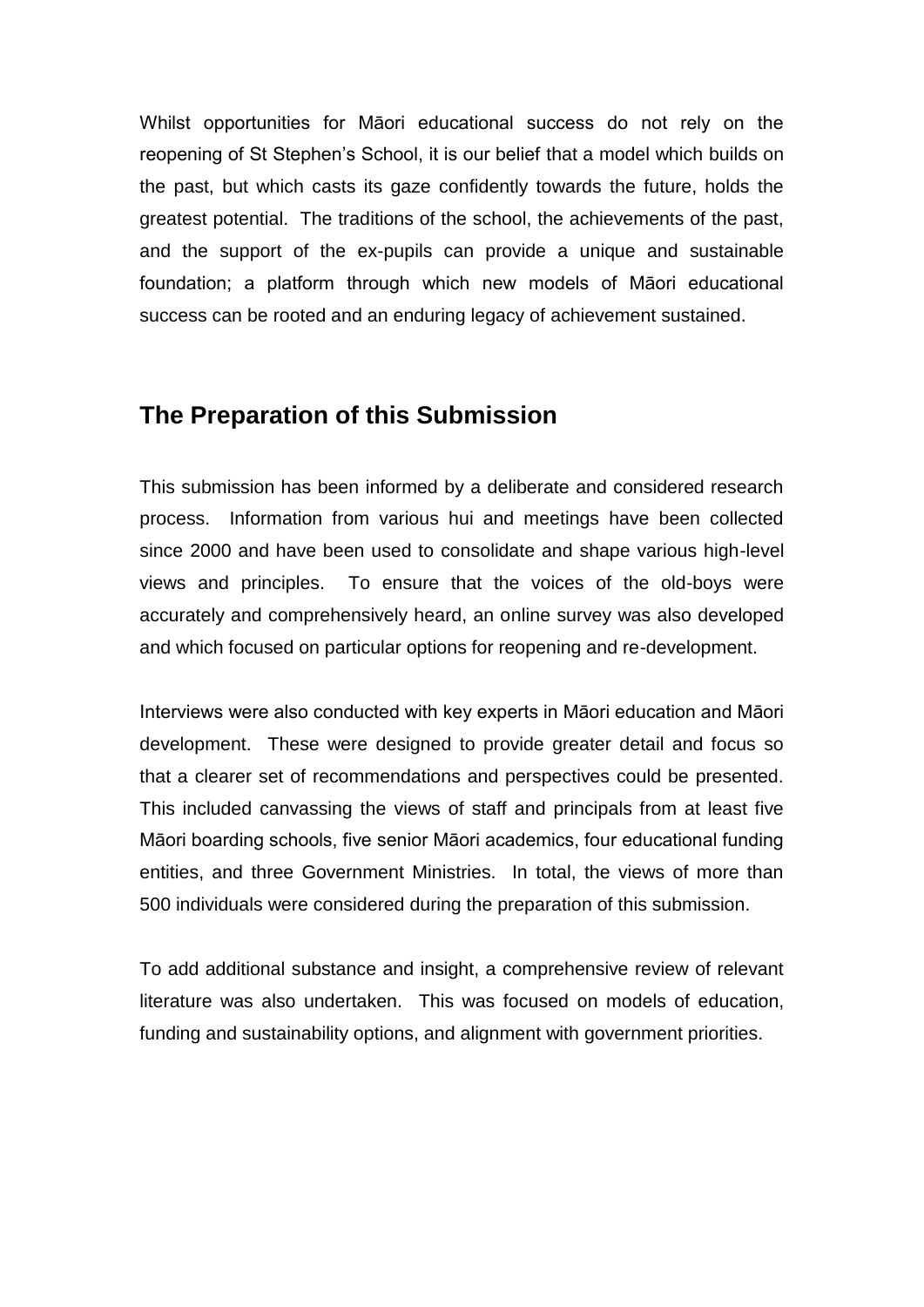### <span id="page-7-0"></span>**Foundations of a New School**

Although we were able to collect a significant amount of information from various hui held since the closure of the school – synthesising this material created a number of challenges. The views expressed at these meetings were often quite diverse, and not always centre on re-development, and frequently discussed issues of aligned interest. In spite of this, a number of high-level themes and principles emerged and were to occur frequently enough to warrant consideration. These principles avoided specific detail on the shape of a new school but focused instead on its broader foundations or key requisites. These 10 principles are described below:

#### <span id="page-7-1"></span>**Contemporary Relevance**

Even though discussions on the reopening of St Stephen"s often reflected on past achievements and the school"s traditional foundations - the most consistent theme to emerge was the desire to create a school which had contemporary relevance and which would resonate with modern times. It made little sense to develop a school which was rooted in the past or which was out of sync with the expectations of both parents and students. The school should build on the past, but avoid becoming a monument to it. It should take the opportunity to innovate, to explore new and dynamic options for educational advancement, and to ultimately prepare students for the modern world. A seminal quote from one of our hui provides appropriate expression to this principle.

"The challenge here is to embrace change and to redefine the delivery of education and life skills to the next generation of St Stephen's alumni, that passes on the inherent good from its past and paying high regard to the demands of their time, in order to secure a future of boundless opportunities for those yet to come." (Waihoroi Shortland, old-boy and HeadBoy )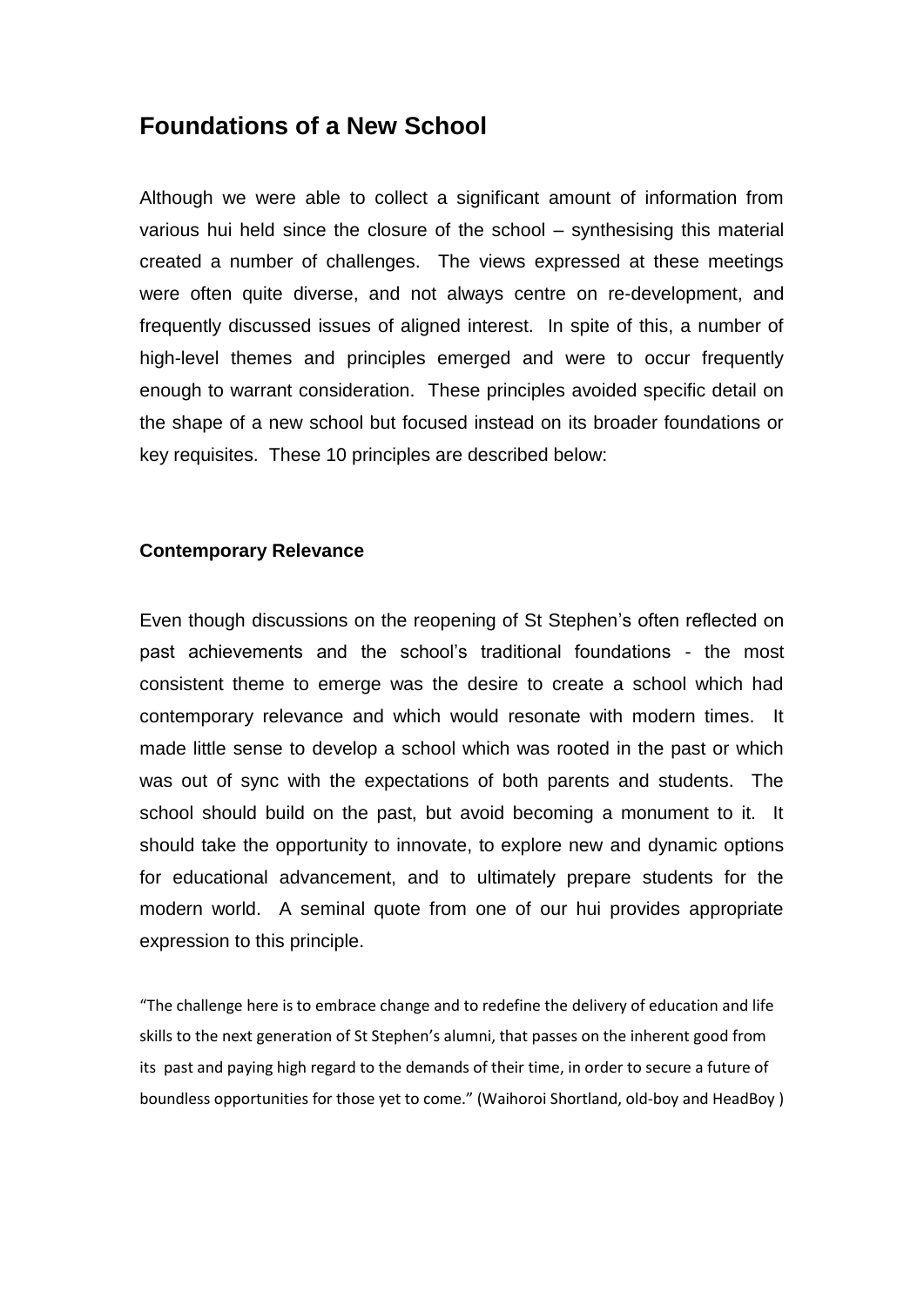#### <span id="page-8-0"></span>**Safety**

Providing a safe and nurturing environment was also a theme of major interest. In the 10 years prior to the Schools closure in 2000, St Stephen"s had been the focus of at least eight independent ERO reviews. These reviews were to identify a number of issues, including poor educational outcomes, as well as significant concerns over the health and safety of students. As a cornerstone of the schools re-development, the issue of safety will take primacy. Systems need to be embedded within the design of any new model so that past failings are not repeated and the confidence of parents and students is assured. Pastoral care arrangements will need to be robust, well managed, monitored and supported.

#### <span id="page-8-1"></span>**Academic Excellence**

The reputation of St Stephen"s School was in many ways shaped by its sporting prowess. The achievements of the school's  $1<sup>st</sup> XY$  (in particular) had exposed St Stephen"s to considerable publicity, spanning several decades, and which has continued to form the school"s reputation and public profile. Notwithstanding these accomplishments, a survey of the old-boys revealed an overwhelming preference for the new school to promote academic endeavour above all else.

These views have been supported by subsequent meetings and again reflected a desire to prepare students for life outside of school and to offer them the best opportunity to enjoy a successful and rewarding career. The implications here are that an academic programme underpins any future model - that students are monitored and supported, that deficits are identified and mitigated, that technology is applied and integrated, that student careers are assessed and managed, and that staff are well credentialed, capable, passionate, and motivated. Moreover, that the best teachers are employed and that arrangements are made to ensure that they are retained.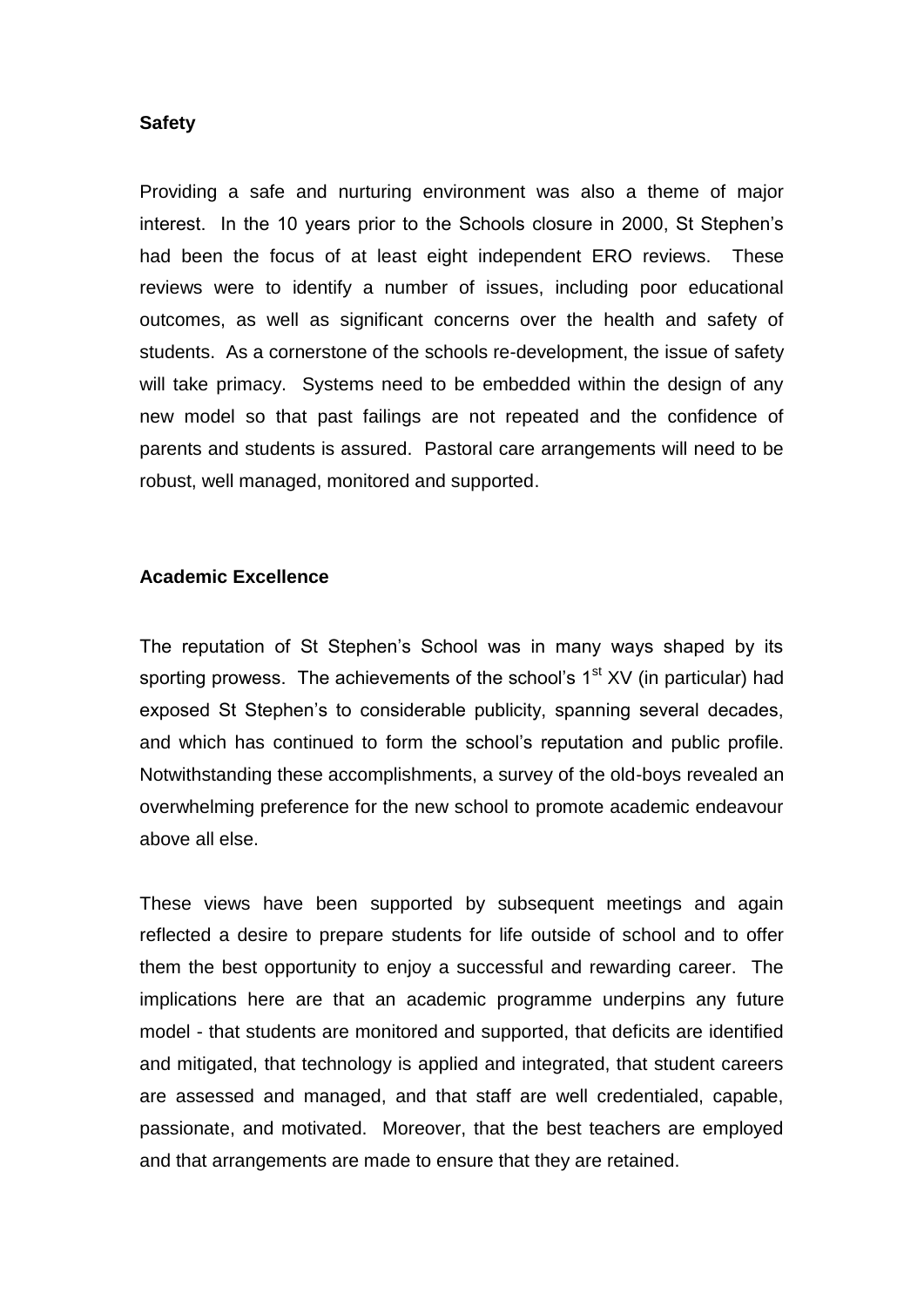#### **Global Citizens**

There is a desire, as well, to develop global leaders and global citizens. Providing an environment which allows students to fulfil their potential (in a range of fields) is viewed as being critical so that the school will serve as a fertile bed for Maori scientists, engineers, physicians, educationalist, entrepreneurs, or trades-people. The point is, that potential is realised, that leaders are created, and that the school is able to facilitate this.

An aligned issue is the imperative to ensure that student selection and recruitment policies are pitched at an appropriate level and that the school doesn"t become (as it had in the past) a repository for unwanted or troubled students. This will not necessarily mean that challenging or supported students are refused admission, but rather, that their desire to achieve is prioritised over their ability to pay.

#### <span id="page-9-0"></span>**A Point of Difference**

The past success of the school was due in part to what it offered - or more significantly, what other schools did not. Māori boarding schools, including St Stephen's, had pioneered modes of education which embraced kaupapa Māori (things Māori) alongside kaupapa Pakeha (things European). For a time, this model was innovative and provided parents with educational opportunities unavailable to them locally. Parents were prepared to invest in a model which offered something different and which rationalised the additional cost.

In more recent years, this point of difference is no longer apparent. *Whare Kura* and *Kura Kaupapa* schools have come to provide an equivalent (if not superior) product. These schools are more accessible (geographically) and do not present the same level of financial burden. And, although the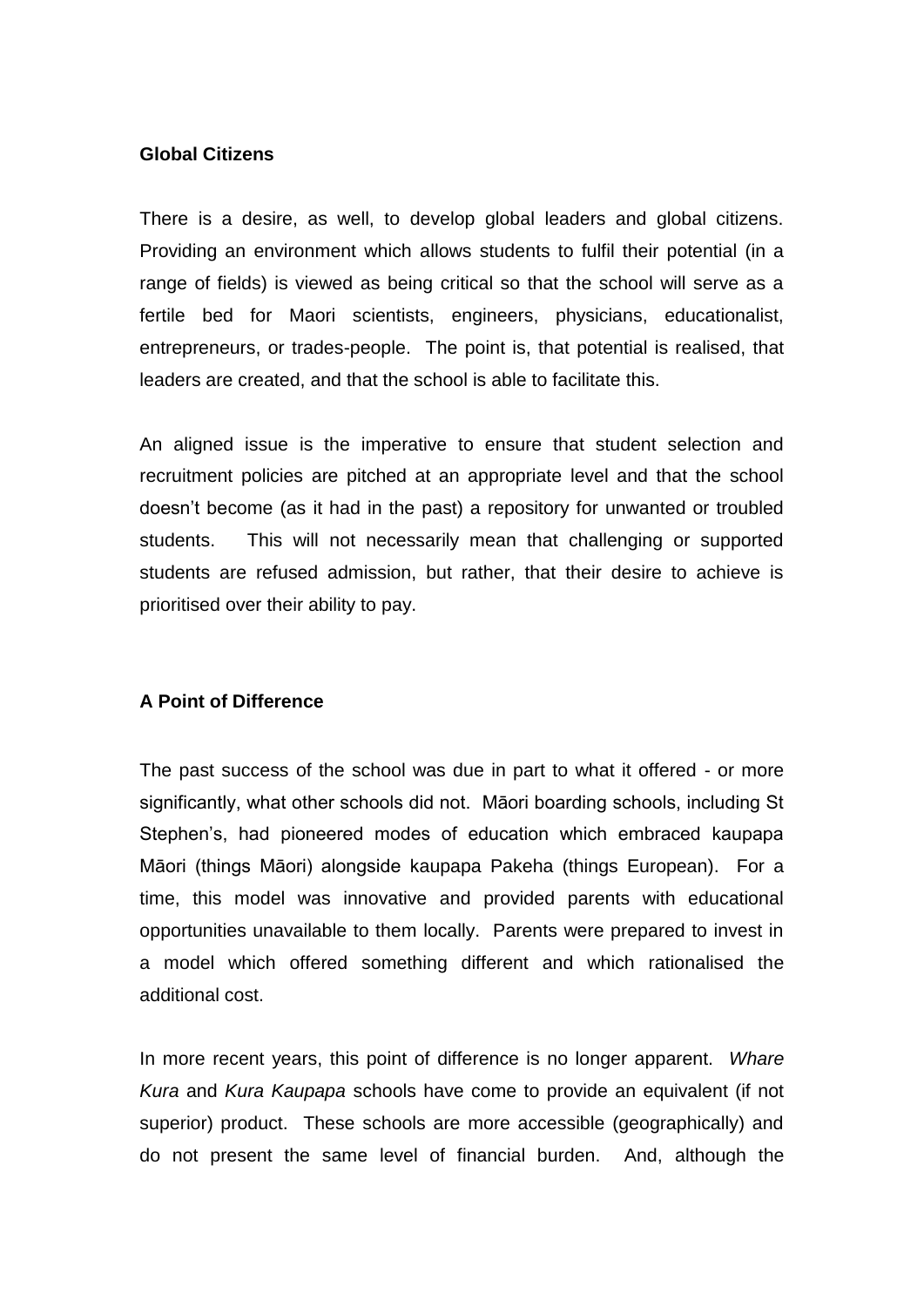challenges faced by many of our existing Māori boarding schools are complex, certainly competition from other schools, offering a similar and more competitive model, is a major issue.

To entice parents, to maintain a healthy role, and to achieve positive outcomes – a point of difference is imperative. This difference cannot simply be based on the bi-cultural models of the past but must instead focus on an unmet contemporary demand. It may in fact mean that the special characteristics of the boarding environment are maximised to provide additional academic support for students (through afterhours preparatory arrangements), that the school utilises its setting (if based at Bombay) to promote rural pursuits, or that connections with tertiary institutions are integrated so that transitional pathways for all students are effectively mapped.

#### **The Role of Sports and St Stephen's**

There is some considerable support, as well, for the establishment of a sporting academy within St Stephen's. This approach would not necessarily conflict with higher-level academic aspirations but instead could run alongside it or be integrated as a specific programme. The advantage of this approach is that it would offer opportunities to Māori students who had a particular interest in a sporting career. It would harness the considerable, and often unrealised, potential of Māori youth and likewise create additional postsecondary opportunities. In a broader sense, this model would certainly build on the established reputation of St Stephen"s, it would provide that "point of difference", and further assist with profiling and publicising the school.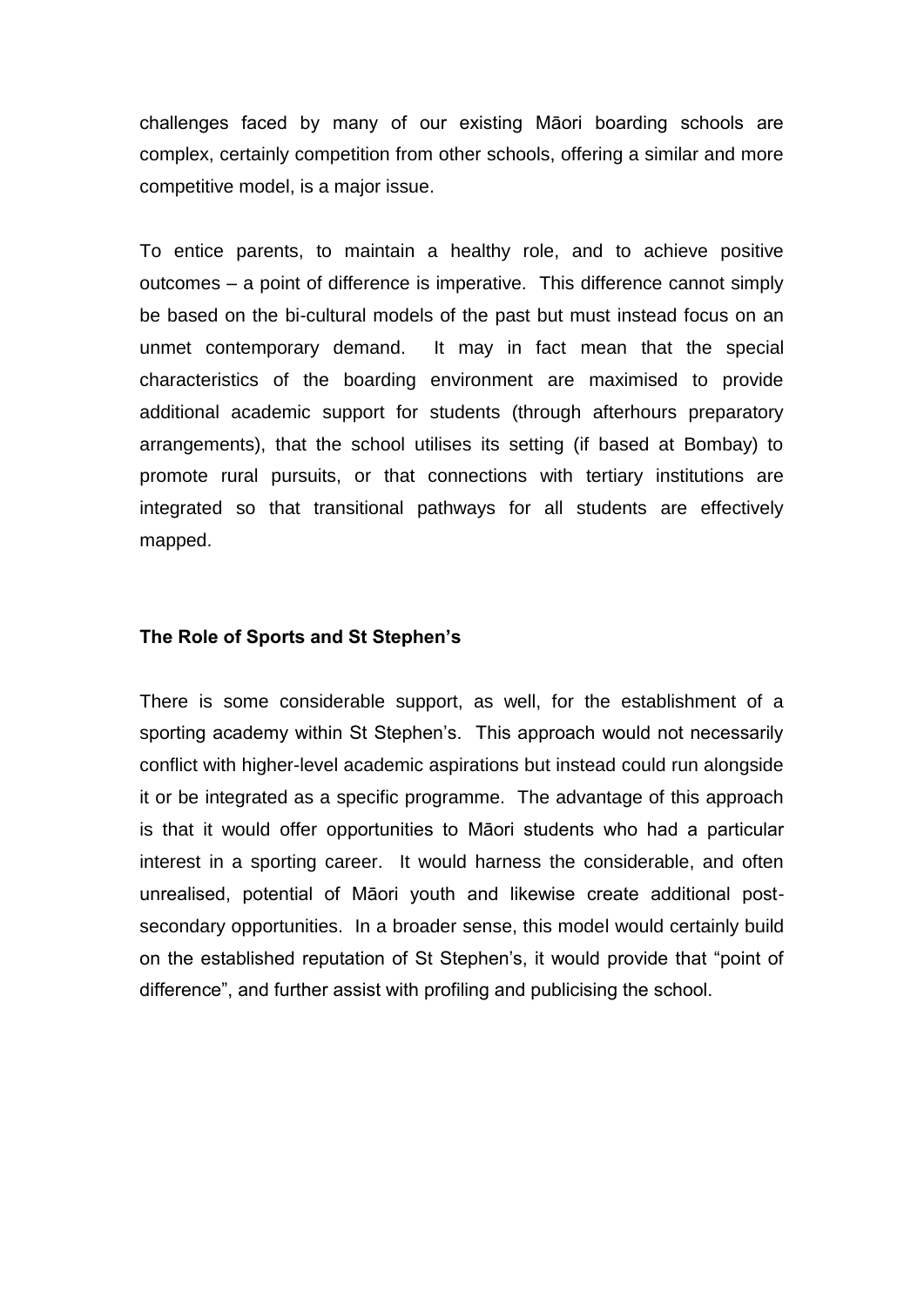#### <span id="page-11-0"></span>**Tikanga Māori**

1

While a bicultural education model should not be the sole focus of a new school, it is equally imperative that it has a strong cultural base. This base should be securely and intimately woven into the design of the school and within any strategy designed to promote its unique character. The evidence is clear in that Māori students are more likely to flourish (across multiple domains) within an educational setting that is founded on cultural values and practices.

A simplistic approach would be to ensure that Māori language and Māori culture (te reo and tikanga) are taught at the new school. However, there is an opportunity to go further, to maximise this cultural platform, and to offer a more sophisticated application of tikanga Māori to Māori education. To this end, there are several current models which could be used to ensure an appropriate integration of this. Rakaumanga  $(Huntly)^1$  and Nga Taiatea (Rotokauri)<sup>2</sup> are just two examples of high-performing schools which are grounded on Māori custom and practice. Although each apply a different approach – consistent is the manner in which these values are threaded throughout the schools – how the school day begins, how classes are taught, homework managed, expectations and behaviour set. Cultural values are not an addendum to the school day, but fundamentally shape the manner in which all activities are undertaken. There will be an expectation from Maori parents that Maori values underpin the school. The challenge will be to ensure that this is done in a sincere manner and in a ways which ultimately promote Maori student success.

<sup>1</sup> Raukaumanga School, (2013), *School Prospectus 2013,* Rakaumanga School, Huntly.

<sup>2</sup> New Zealand Qualifications Authority, (2010), *Managing National Assessment*

*Report School Assessment Systems 2009: Ngā Taiatea Wharekura*, NZQA, Wellington.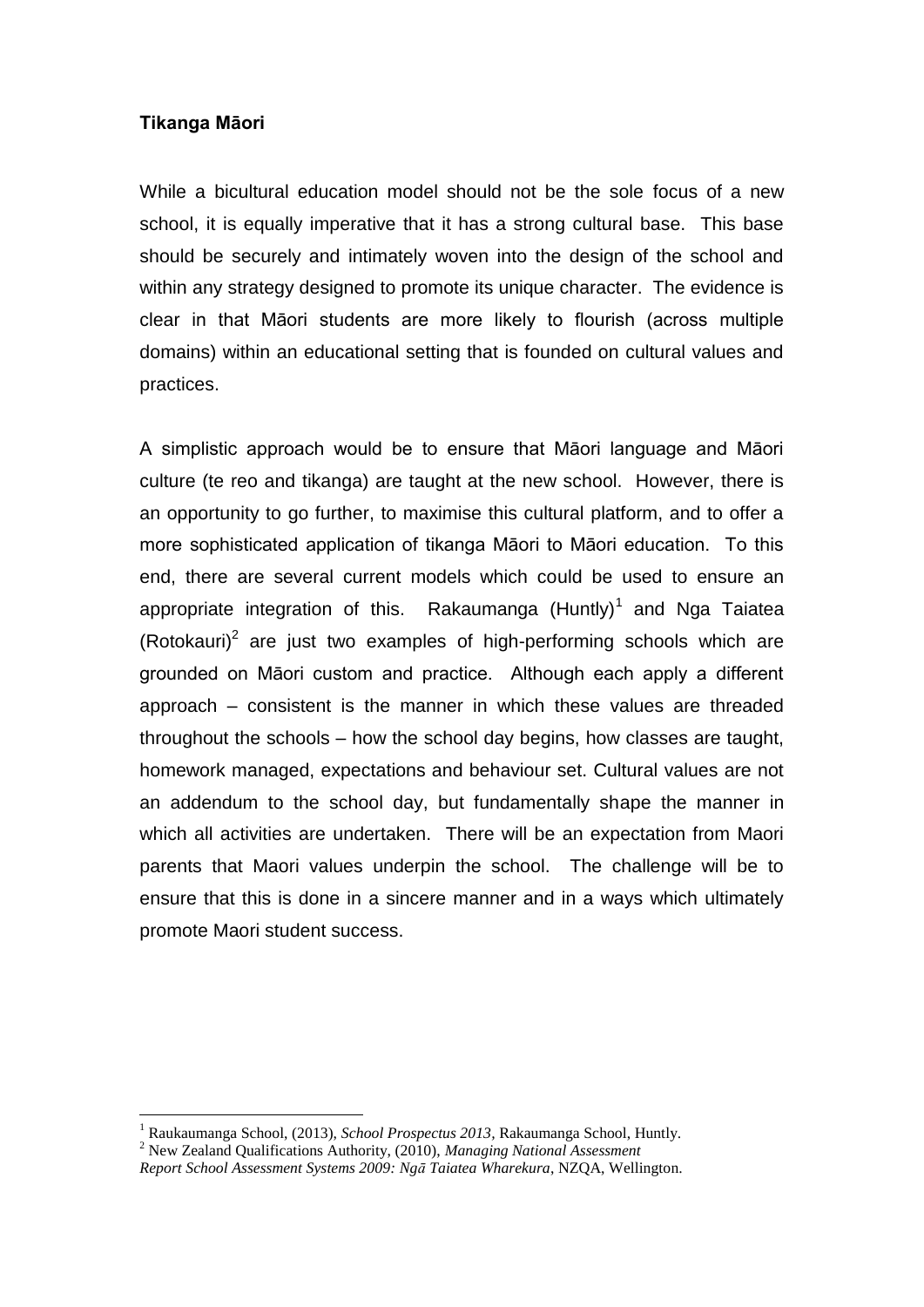#### <span id="page-12-0"></span>**Spiritual Development**

The online survey of old boys and supporters further reinforced the critical role the Anglican Church had to play in the education of young Māori boys. It was noted that in the past the school had created an enduring relationship between the students, their whanau, and the church – a point perhaps best illustrated by the high number of old-boys who had entered the Ministry. Whilst in recent years the Anglican Church has suffered from diminishing numbers, the potential to re-engage young Māori through the school, and with the Anglican faith, is significant. Although existing faith-based schools may offer similar aims, it is questionable as to whether or not they are succeeding to any great extent. It is our belief (as described previously) that an innovative and modern model of engagement is possible and that the new school could provide a contemporary pathways towards the Anglican faith.

#### <span id="page-12-1"></span>**Building on Tradition**

It has already been noted that history cannot be used as the primary motivator for reopening St Stephen"s. Any plans for development must look forward and must resonate with contemporary needs and aspirations. However, there is a similar need to ensure that the traditions of the school, and links to its past successes, are recognised and secured. This can be achieved in a variety of ways and which avoid any potential conflicts with creating an entirely new and modern educational environment.

For example, it will be fundamentally important that the school"s motto and school colours are retained, as is the name St Stephen"s School. The school house system could also be retained and it will be imperative that artefacts from the school, including photographs and various taonga, are included within any design. These provisions are unlikely to impact on how a new model might be developed. However, they will provide a tangible link to the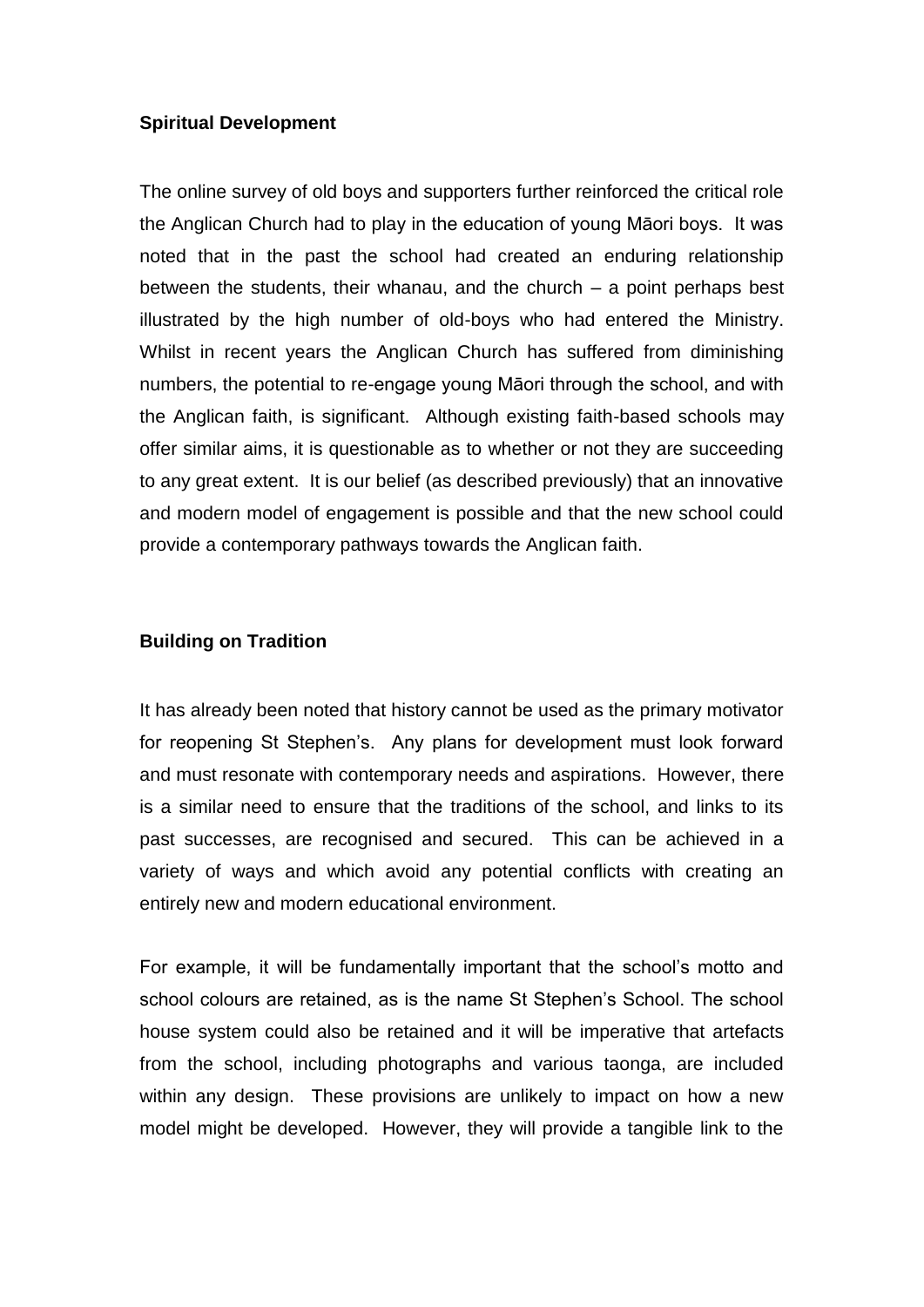schools traditions, a connection to the past, and an unquestionable opportunity to leverage on-going support from old-boys and supporters

#### <span id="page-13-0"></span>**Sustainability**

Any model for redevelopment must be financially viable and able to create an enduring legacy. There is little appetite for a school which is unable to be sustained, or which is priced beyond the reach of most parents. We are aware that many schools (particularly Māori boarding schools) are struggling for numbers and consequently struggling financially. This is in part a reflection of the issues highlighted previously, an inability to adapt, or to offer a model which rationalises the investment of parents. However, and regardless, the long-terms viability of the school and the mitigation of this type of risk is a significant consideration. There are a number of options to consider here.

- 1. Ensure that the redevelopment does not place the Trust Board in a financially unstable position.
- 2. That sufficient reserves and assets are available to generate income, to offset student fees, to account for maintenance, and to cover contingencies associated with implementing an appropriate educational model.
- 3. That an alignment with Government priorities or initiatives is secured so that financial support or partnership arrangements are established
- 4. That philanthropic support from iwi, individuals or organisations is actively explored, and,
- 5. That the Trust board works constructively with the Old-boys Association in the formation of an alumni foundation similar to those currently run by other schools. The Auckland Grammar School model could be used as an exemplar.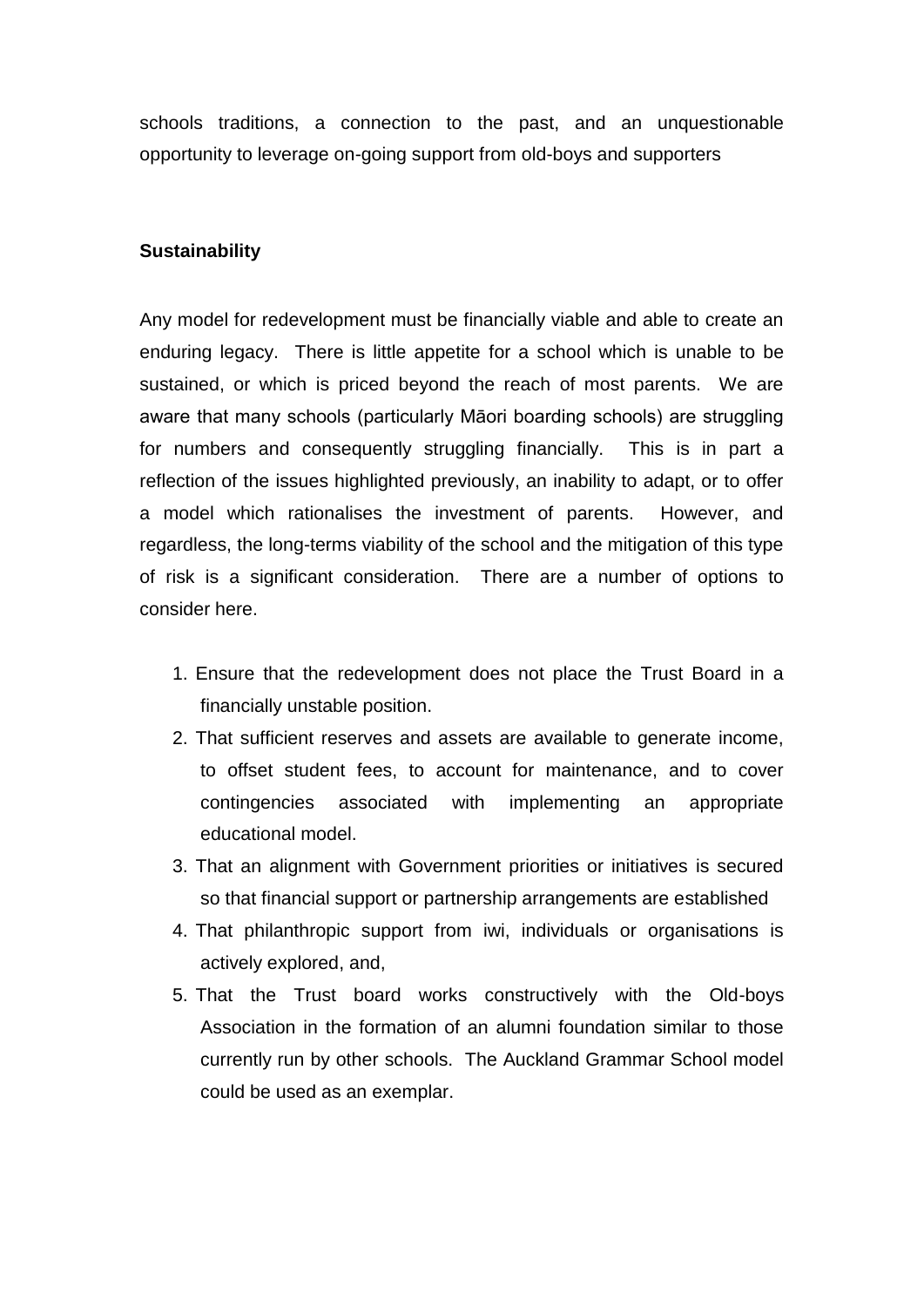It is likely that financial considerations will ultimately shape what is possible in terms of any redevelopment and that the issues and opportunities above have already informed preliminary discussions. However, our main point is that while the SSQVS Trust Board should take a lead role, the burden of redevelopment should not sit solely with the Trust Board and could be spread by building relationships, exploring opportunities, and aligning with Government priorities and funding streams.

#### <span id="page-14-0"></span>**Leadership**

As noted, the preparation of this submission involved a deliberate research and consultation process. While it was expected that divergent views and perspectives would be voiced, the most consistent theme to emerge was the need for active and positive leadership. In our discussions with school principals, in particular, it was stressed that the success of any redevelopment initiative would fundamentally rest on the selection of an appropriate school driver. This could be a principal, manager, or even CEO, the idea being that an appropriate person is appointed and empowered to drive the initiative and drive the model.

The examples of excellence reviewed, as part of this submission, were consistent in this regard, in that the selection of an appropriate leader was imperative. For the purposes of this submission, it is suggested that once plans for redevelopment are finalised, that equal effort is given to the selection of an appropriate individual to lead and manage the initiative. That adequate resources are set aside to entice high-quality applicants and that a robust selection process is initiated.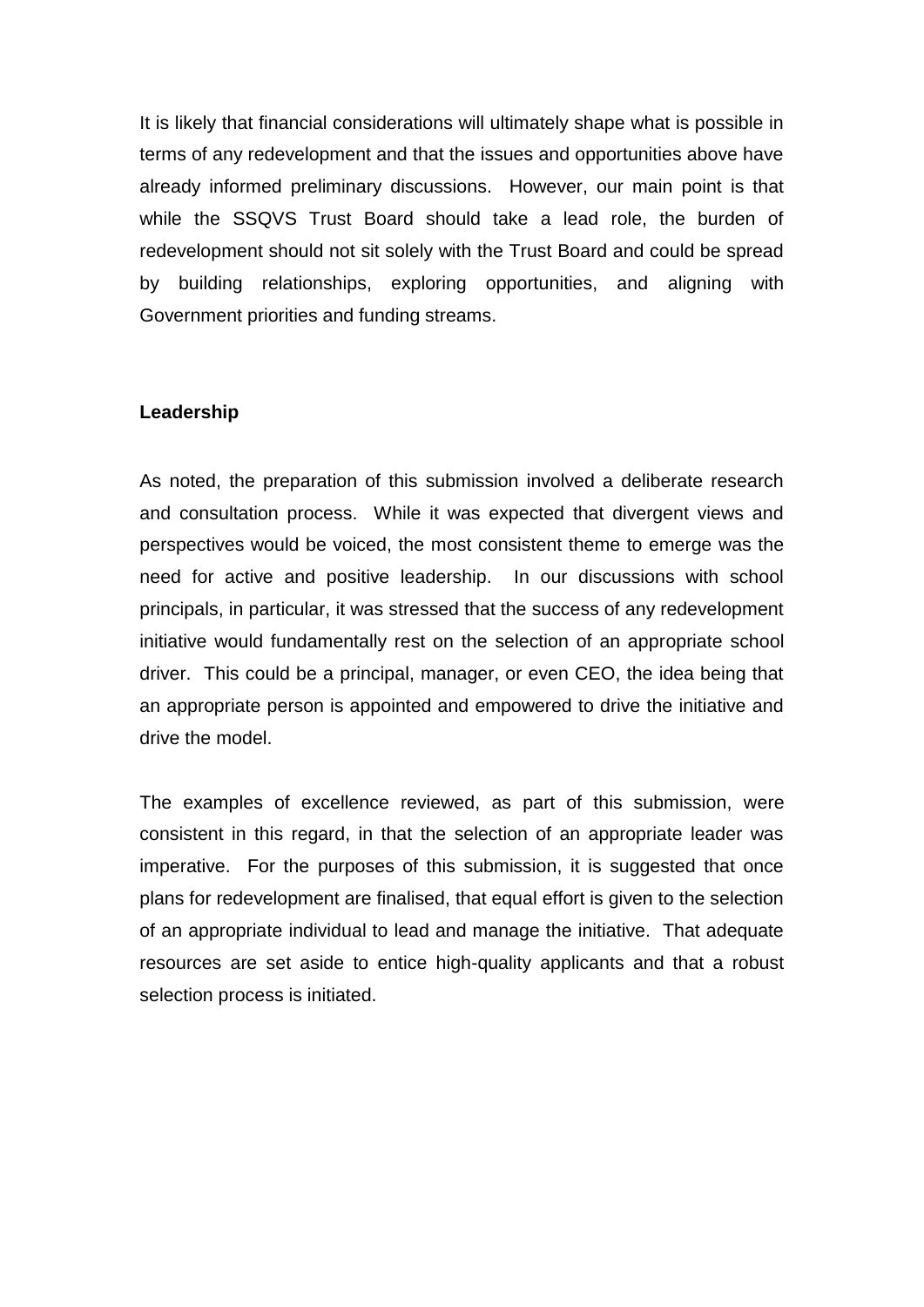#### <span id="page-15-0"></span>**Innovation**

While the reasons for closing St Stephen's were both challenging and complex, in many ways the demise of the school wasn"t entirely unexpected. St Stephen"s (for whatever reason) had become rooted in the past, unable to embrace contemporary trends, and ultimately incapable of adjusting to the modern environment. While major efforts (by senior staff and various principals) had been made to uplift and re-direct the school, in the end these efforts came too late and the task became too great.

Notwithstanding these issues, and if there has been any benefit to the schools closure, it is that the issues which constrained its development in the past are no longer apparent. The frame for re-establishing the school is broad, the parameters wide, and the scope immense. For this reason, and for the reasons detailed previously, the final principle is an expression of hope, and a clear direction from the old-boys to think beyond convention and to create an innovative model which (once again) positions St Stephen"s School amongst the country"s very best educational institutions.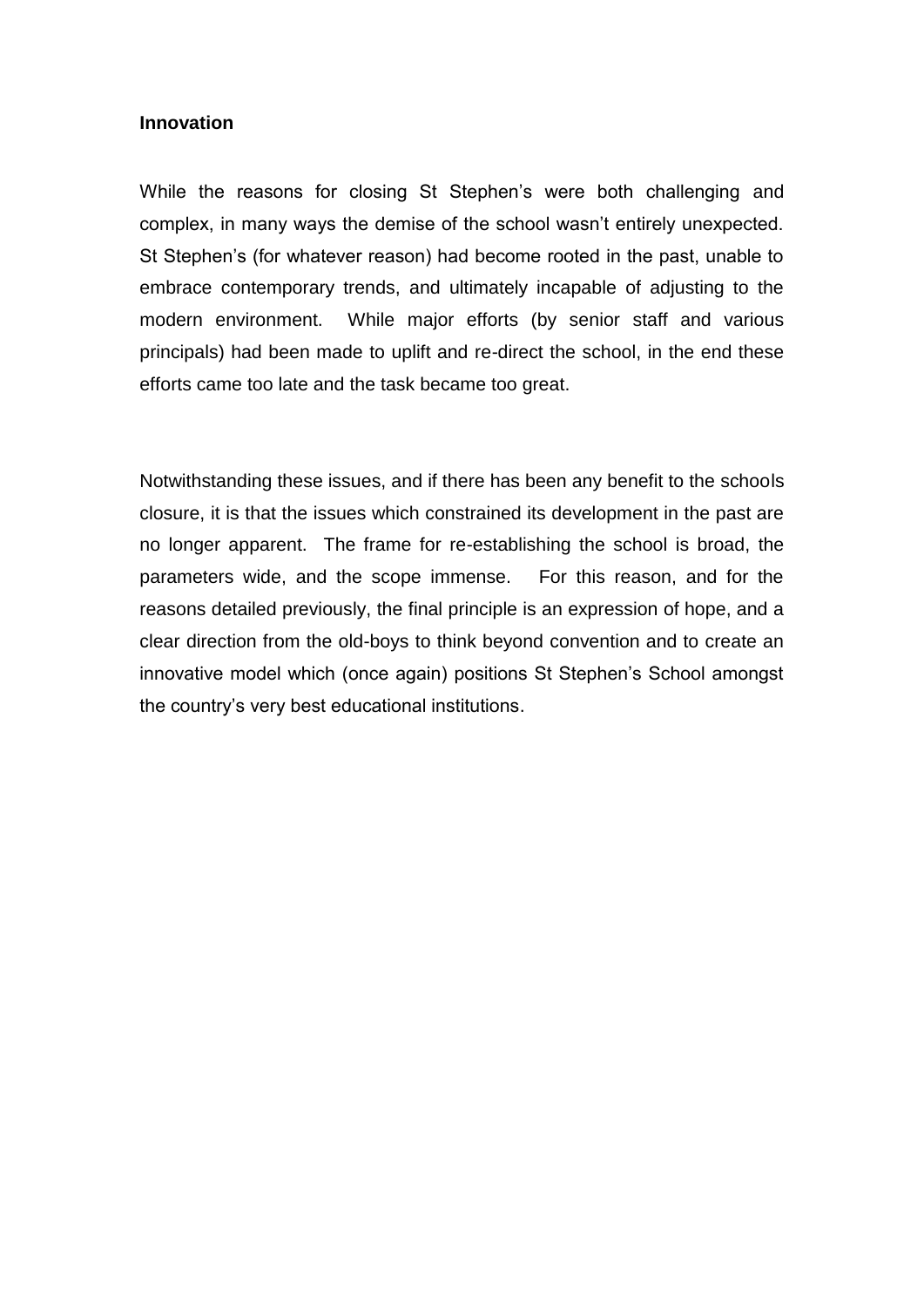# <span id="page-16-0"></span>**A Suitable Setting**

Throughout its long history, St Stephen"s School has demonstrated an ability to evolve and reinvent itself. Since its establishment in 1844, the school has had a least five other names, and has been equally as diverse in its function and core focus. It has taught both girls and boys, men and women, it was a pre-school, primary school, offered tertiary education, and for the majority of the past 100 years a secondary school for Māori boys.

Consistent with this dynamic approach to Māori education, the school has also moved (physically) on at least three occasions in response to its particular focus and requirements. The Bombay site, where the school currently sits, was opened in 1931. It was a purpose built boarding facility and served that function well up until the school"s closure in 2000.

Since then, the school has fallen into a state of disrepair. It has been vandalised, looted, left open to the elements and as a consequence some considerable investment is needed in order to bring the school back to its former function. We are aware that a complete renovation of the school is likely beyond the resources and capability of the Trust board. Notwithstanding that the clear preference from the old boys (as indicated in the online survey) was for the school to reopen on the Bombay site and that a full renovation of the school take place.

With these issues in mind, the Old-boys Association have discussed in some detail options for reopening and in particular the physical location of the school, the buildings, and the campus. These options are described here, and are designed to foster discussion on where the school might be located, what options are possible, and later, our recommendations on a preferred site and structure.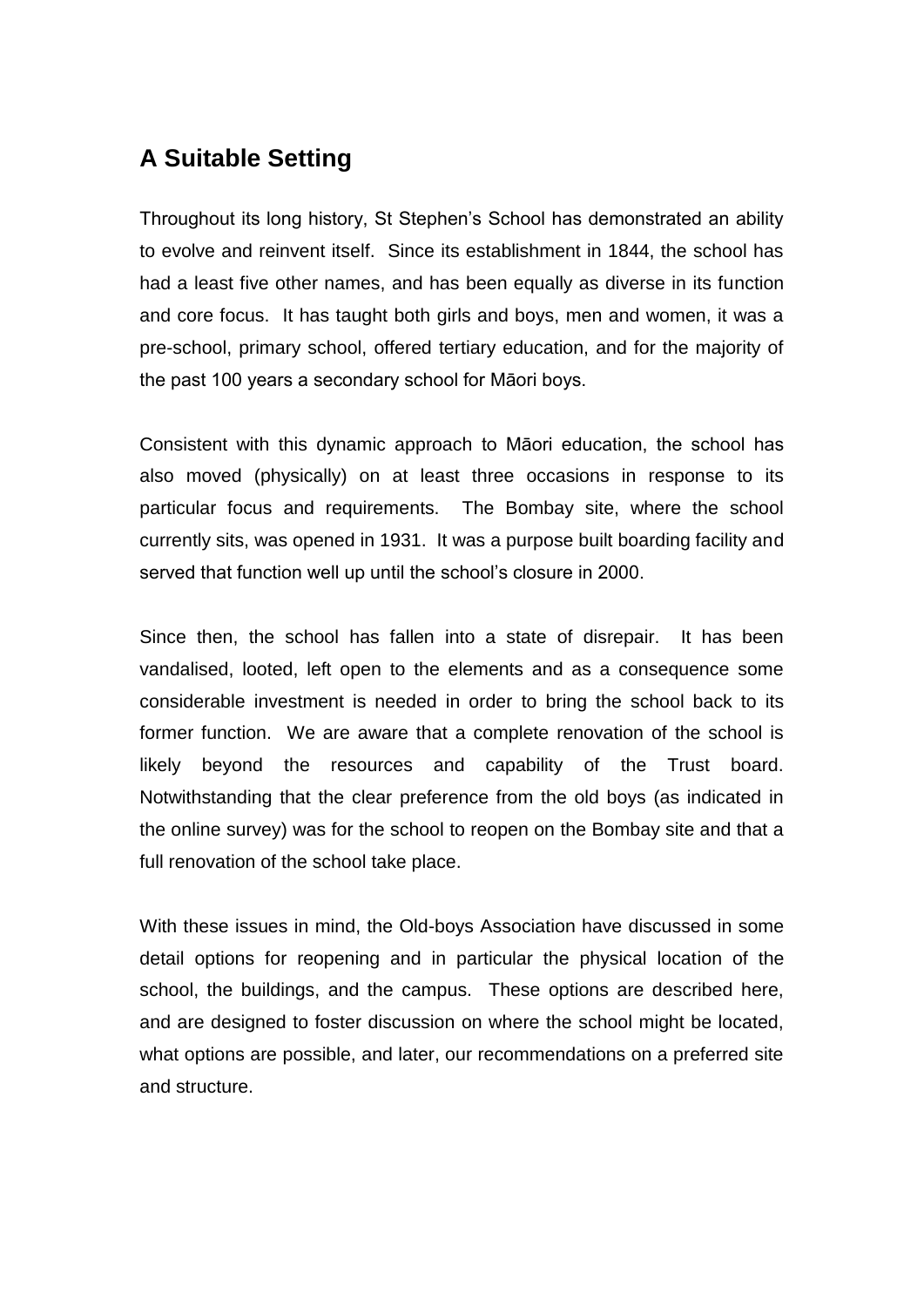#### <span id="page-17-0"></span>**Option One: Full Renovation of the Bombay Campus**

As indicated by the survey of old boys and supporters - a full and comprehensive renovation of the Bombay site remains the most preferred option for reopening. It is likely that sentimental and historical factors have played a role here and that the traditions of the school, its legacy and links to the past, can best be maintained at the existing site. There are considerable advantages attached to *Option One*. The existing site is in many ways synonymous with St Stephen's School, the buildings, the location, and the outlook. It provides an opportunity to build on the history and tradition of the school and to do so within a familiar setting. Here the support of the old-boys would be assured as would a link to the schools past and traditions.

However, there are also major obstacles attached to *Option One*. Significant, is the financial cost of any renovation and the inevitable burden placed on the Trust Board. For this reason, and unless the Trust Board has the resources available to commit to this, *Option One*, while the most popular, is also the most unlikely.

#### <span id="page-17-1"></span>**Option Two: Partial Renovation**

*Option Two* centres on a partial renovation of the current school. The costs here would not be insignificant, however, a carefully managed partial renovation could see a significant reduction in financial burden when compared to a complete renovation. As a compromise, and in order to take full advantage of the historical and traditional opportunities outlined in *Option One*, we would suggest that only Te Poho o Tipene (the main administration block and Chapel) be renovated while the rest of the campus demolished and rebuilt. This option would retain the "essence" of the school while mitigating the significant cost of a full renovation.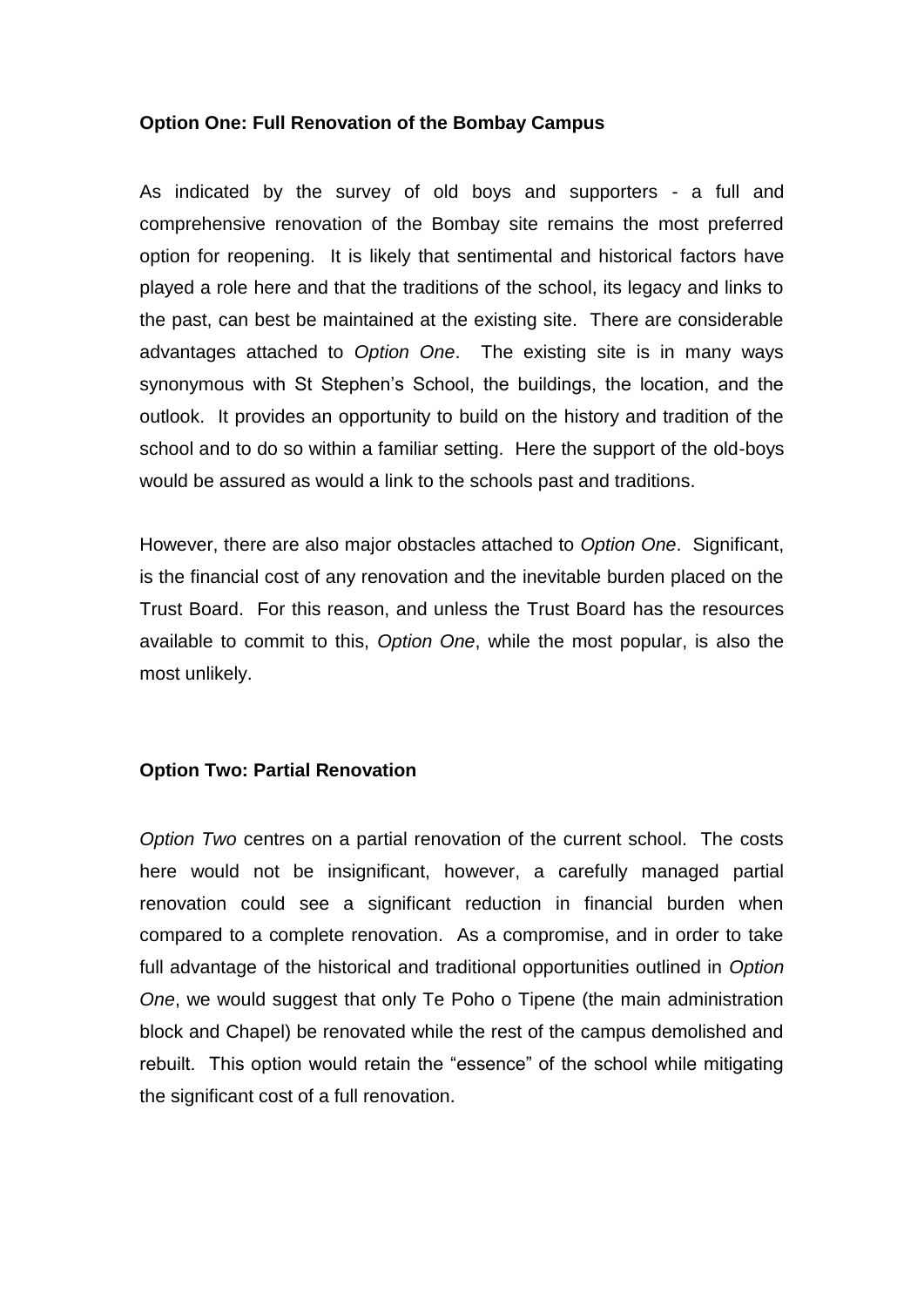#### <span id="page-18-0"></span>**Option Three: Demolition and Rebuild**

*Option Three* would involve a complete demolition and rebuild on the current campus site. This may be a less expensive option than the previous two. However, the cost would not be insignificant and consideration is needed as to whether or not the opportunity cost (what would be lost) is far greater than the financial cost (what would be saved).

#### <span id="page-18-1"></span>**Option Four: Offsite Rebuild**

Within *Option Four*, we considered the possibility of a complete rebuild at a location other than Bombay. This approach is likely to offer further financial savings, and is not inconsistent with the history of the school and the fact that its location has changed a number times since it was first established. The risk however, is that a new school, in a new location, may not afford a tangible link to the history and traditions of the school and fail to completely resonate with the old-boys and supporters. Finding an appropriate site might also be difficult and it is hard to say what the cost of purchasing suitable land might be.

#### **Option Five: Offsite Lease or Purchase**

*Option Five* emerged as part of our discussions and research on what models of education might be appropriate. During this process, we became aware that a number of schools (particularly within the Auckland region) had closed, but that the campus was still in good order and had essentially been mothballed. An option therefore would be to lease or purchase an existing facility and to re-establish the school in this way. The challenge is that locating a suitable site might take time due to availability, suitability, or location. It is also likely that some investment will be needed in order to bring the facility up to the required standard. Like the previous example, a move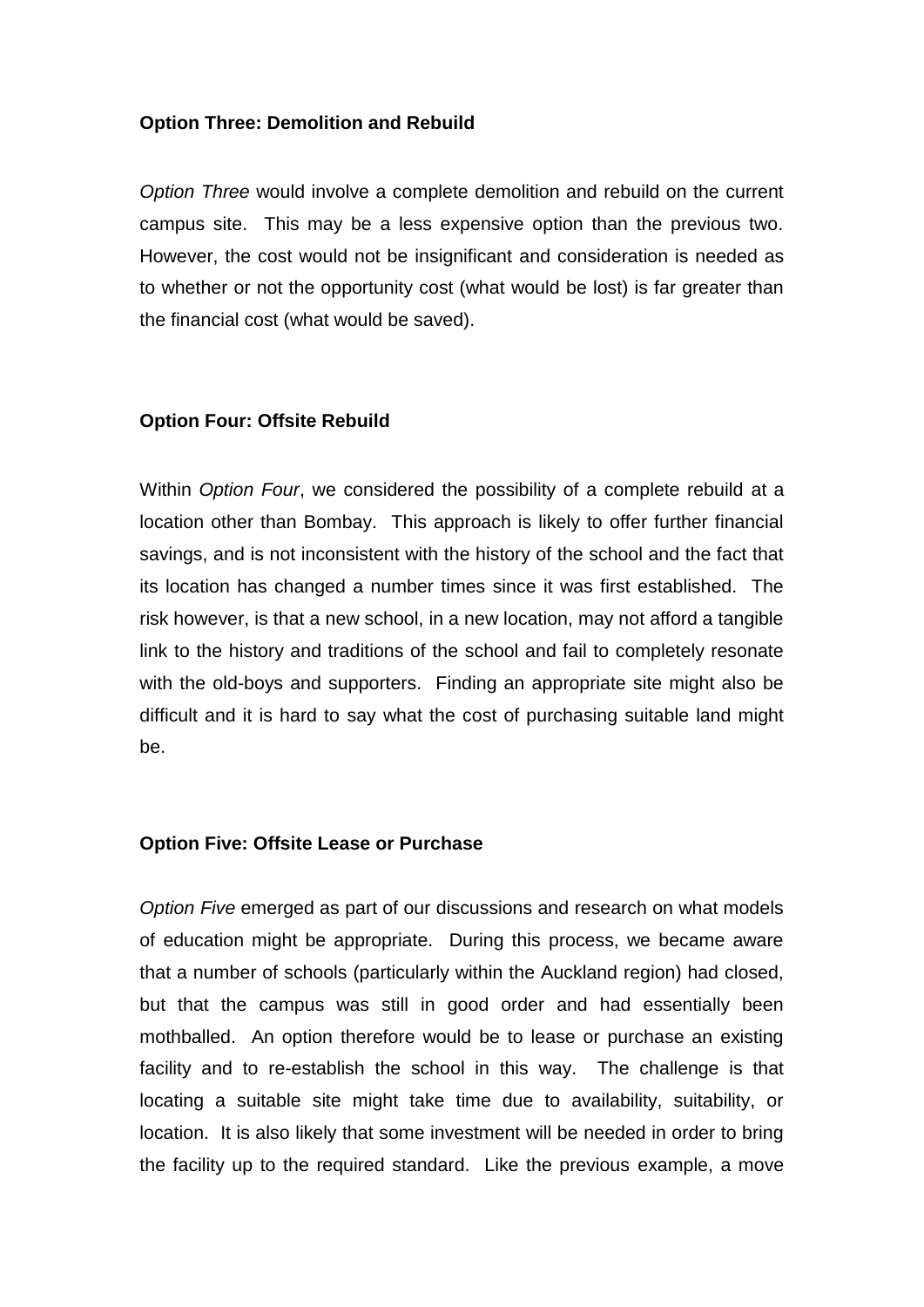away from Bombay may also cause challenges in terms of maintaining a link to the schools past. A major advantage however would be the lower cost of redevelopment, particularly if a positive leasing arrangement were secured.

#### <span id="page-19-0"></span>**Option Six: Onsite Rebuild**

We know that the Bombay campus and grounds extend well beyond the location of the current buildings. Therefore, and to avoid completely the cost of demolition, renovation, or the purchase of new land, it is possible that a new school could be built on the current campus, but at a location other than where the buildings presently sit.

Trust owned land to the south west of the current school is a potential option here. The costs of new buildings and utilities are unavoidable, however, significant savings are also evident, particularly the cost of land. Moreover, a presence at Bombay could likewise be maintained.

#### <span id="page-19-1"></span>**Option Seven: Fascia Rebuild**

The final option is perhaps the most innovative and is an attempt to retain a semblance of the past while maintaining a focus on the future. As noted previously, the public face of St Stephen"s School is very much linked to the Bombay campus, and more broadly its Chapel and main administration block. As a means of retaining this feature while avoiding the large cost of renovation, consideration could be given to retaining the main façade and steeple and building a new (and more sound) administration block around this. We have, as an Association, made some initial inquiries as to how feasible this might be and the logistics associated with this. Based on these conversations we have been assured that this would be entirely possible and that a number of cost-effective options could be developed.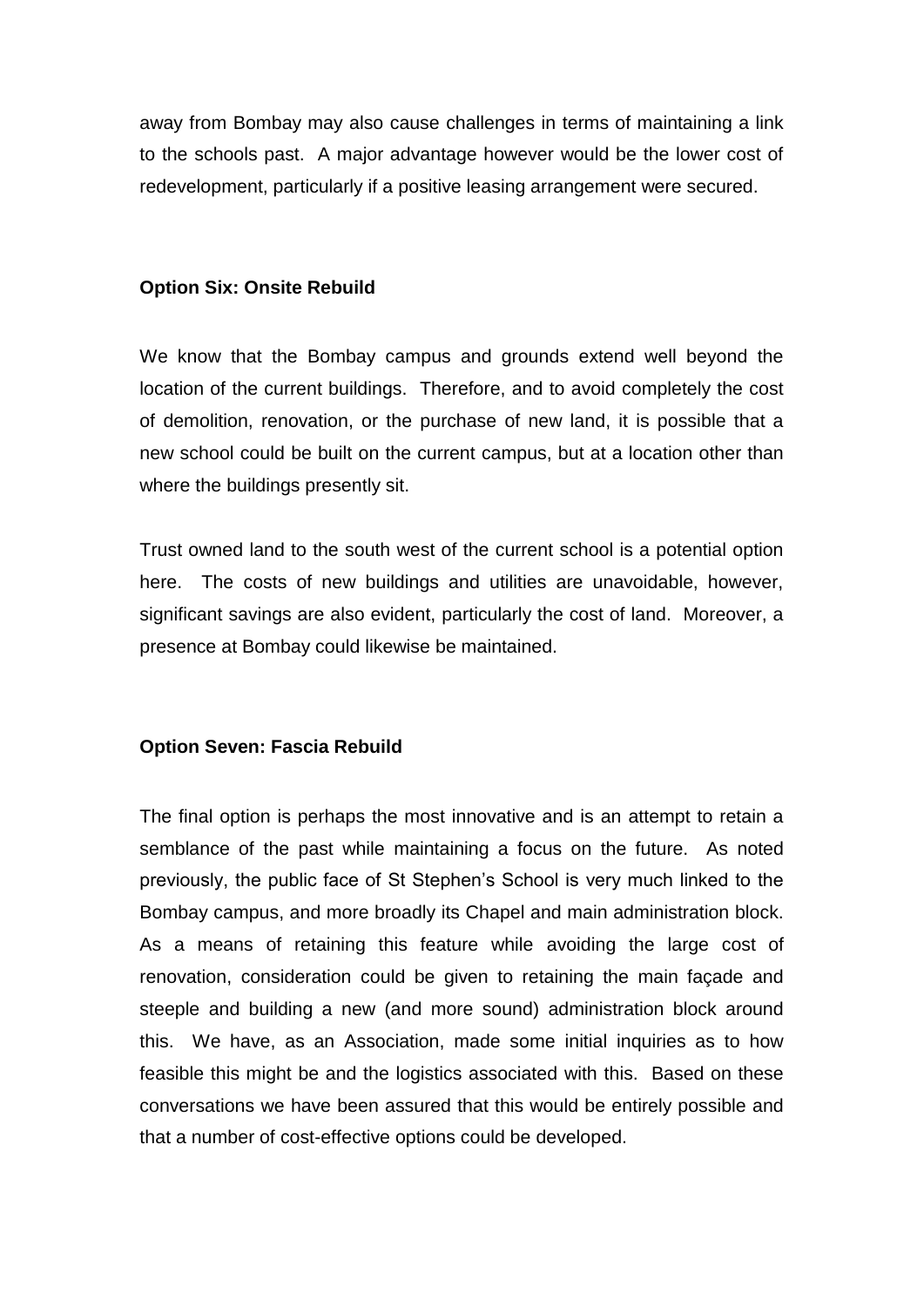A secondary but similar option in linked to the onsite south-west rebuild but involves the removal and integration of the chapels steeple and main façade into the design of the new buildings. We have similarly sought professional advice on this option and have again been reassured that this would be possible and cost-effective.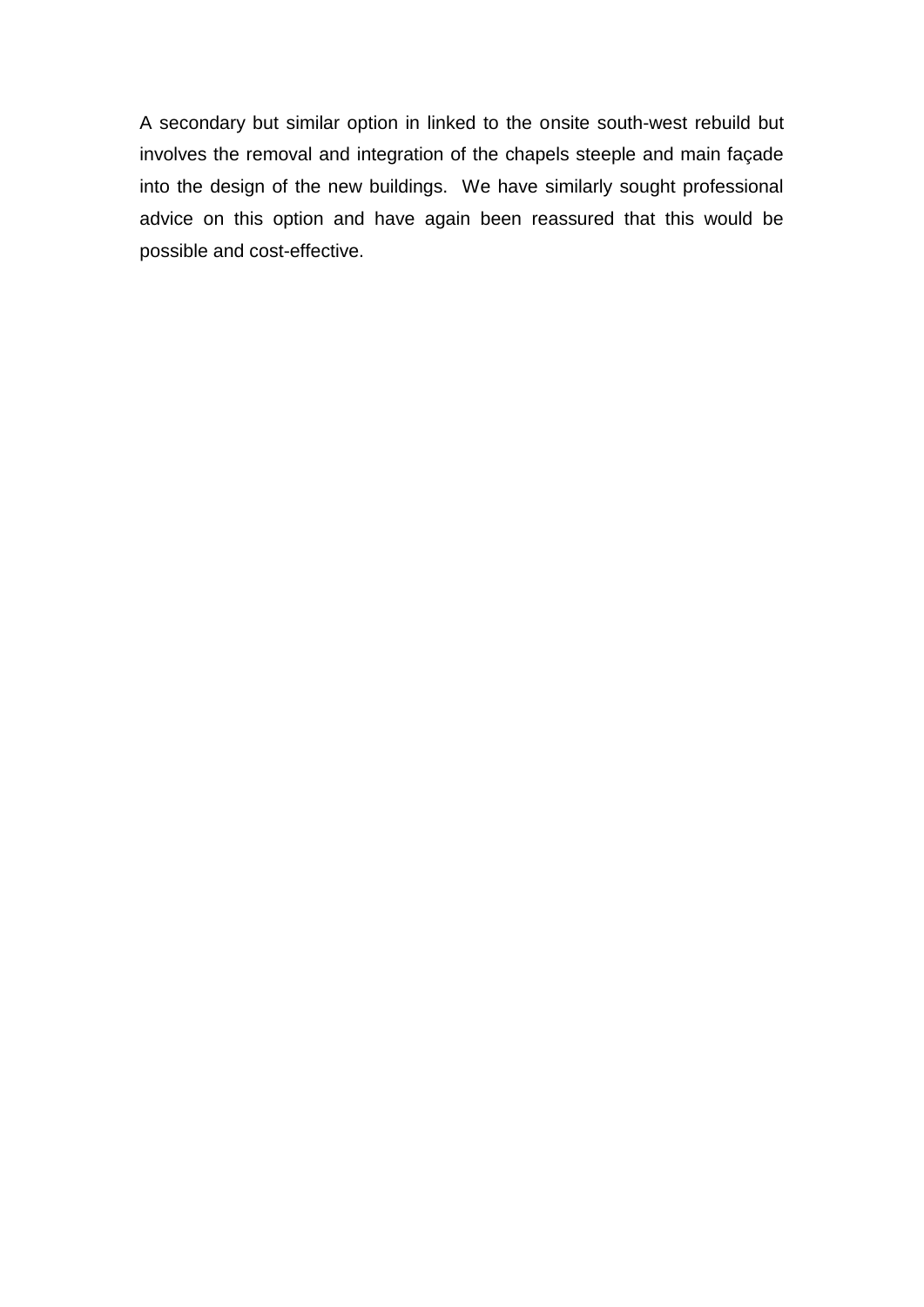### <span id="page-21-0"></span>**Recommendations**

This submission has covered a broad range of issues and opportunities which have assisted with rationalising our thoughts and the identification of the five recommendations below. These recommendations are based on our research, hui, survey, consultations and expert interviews; they reflect the collective views of the St Stephen"s Old-Boys Association and are intended to assist with the reopening of St Stephens School.

#### <span id="page-21-1"></span>**Recommendation One: Reopening St Stephen's School**

Without question, there is considerable enthusiasm and support for reopening St Stephen"s School. It should come as no surprise, therefore, that our first recommendation is centred on re-opening and that the Trust Board acts with some urgency to progress this. This will necessarily involve the establishment of a subcommittee or group and that resources be provided to progress the redevelopment. The reasons for re-opening have already been stated and are primarily based on the opportunities a new school might afford, the chance to address educational underachievement, to build on past successes, and to leverage from the significant support which currently exists.

#### <span id="page-21-2"></span>**Recommendation Two: Location and Emphasis**

Our second recommendation is that a boarding school for Maori boys, situated at Bombay, form the focus of any new development. We know that levels of educational underachievement are particularly high for Maori boys and that single-sex schools offer the best opportunity to address this gap. The boarding environment also provides a means through which extracurricular activities and support can be anchored. Locating the school at Bombay (consistent with the options described above) may prove to be the most cost-effective approach. This setting will also facilitate a link to the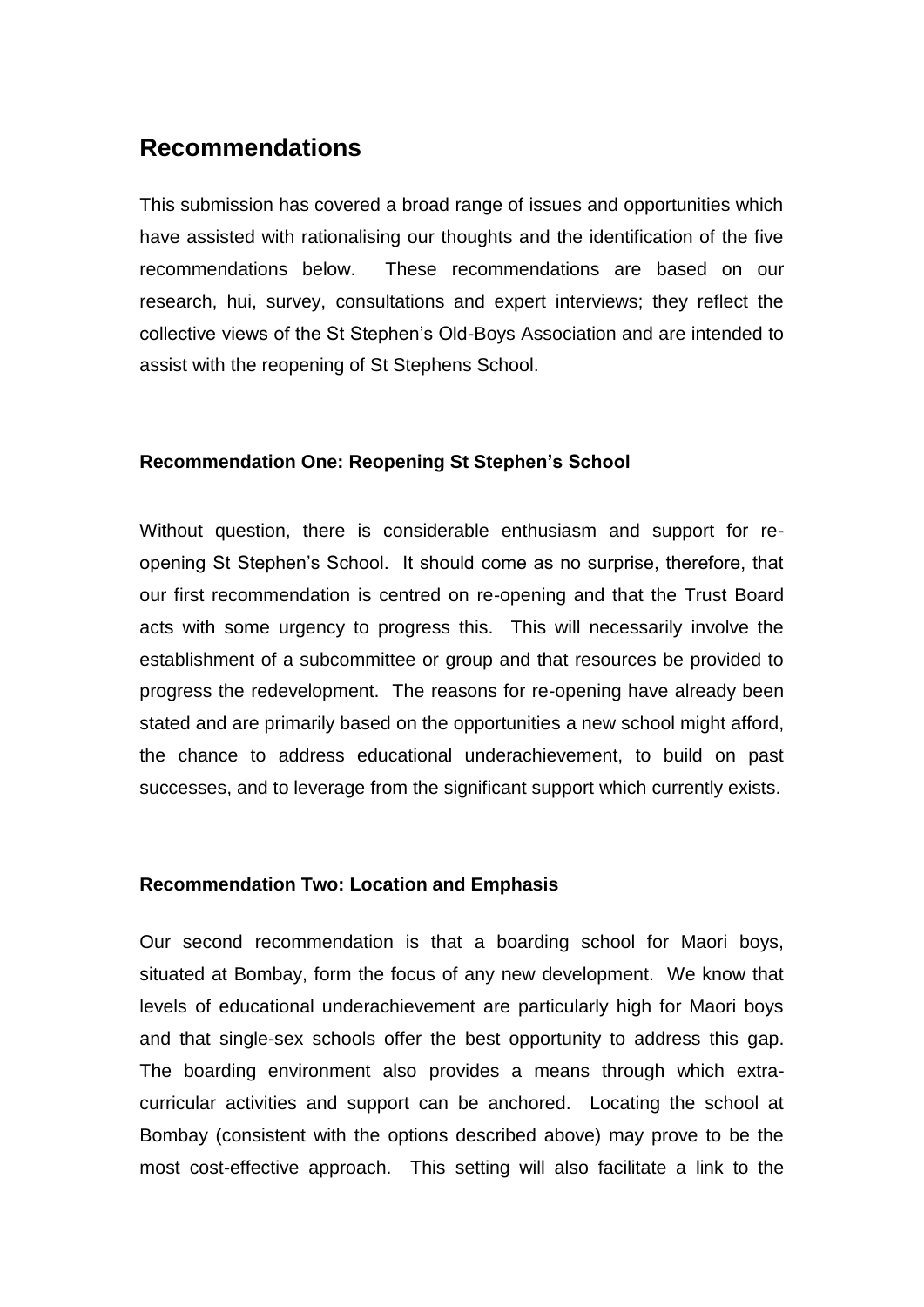school"s history but without necessarily constraining what models of education are eventually developed. It is worth noting too, that Bombay is on the peripheral of the world"s largest Polynesian city, while still maintaining a distinctive rural outlook. The potential for growth in both student numbers and campus size is encouraging. Our survey of old-boys has also revealed that significant numbers would enrol family members should the school be reopened. A figure of more than 300 has been indicated for the first year of operation alone.

#### <span id="page-22-0"></span>**Recommendation Three: Securing Support**

Given the potential cost of any new development it will be important that a robust financial assessment and plan is developed. The content and direction of this plan is certainly beyond the brief of this submission. However, we are in a position to offer some broader recommendations on what this plan might consider.

It will be important that Government support is secured and that financial resources are provided. Previous "Integrated" arrangements were useful and could be re-examined as an option. However, there are at least two current initiatives which are worthy of consideration and which (importantly) have resources attached to them.

Charter or Partnership schools are an obvious option here. Five schools have already been approved with a total of \$19m having been set aside for the first of these. Some concerns have been raised about the utility of this model. However, the fact remains that considerable resources have been set-aside to promote this initiative and should therefore be explored as a serious option. Further, it is our belief that the concerns with the Charter School model is more to do with the nature of the partnership as opposed to the model itself. A partnership arrangement between the Trust Board and the Government could be both effective and mutually beneficial – especially when considering what funding for capital costs might be available. An arrangement with St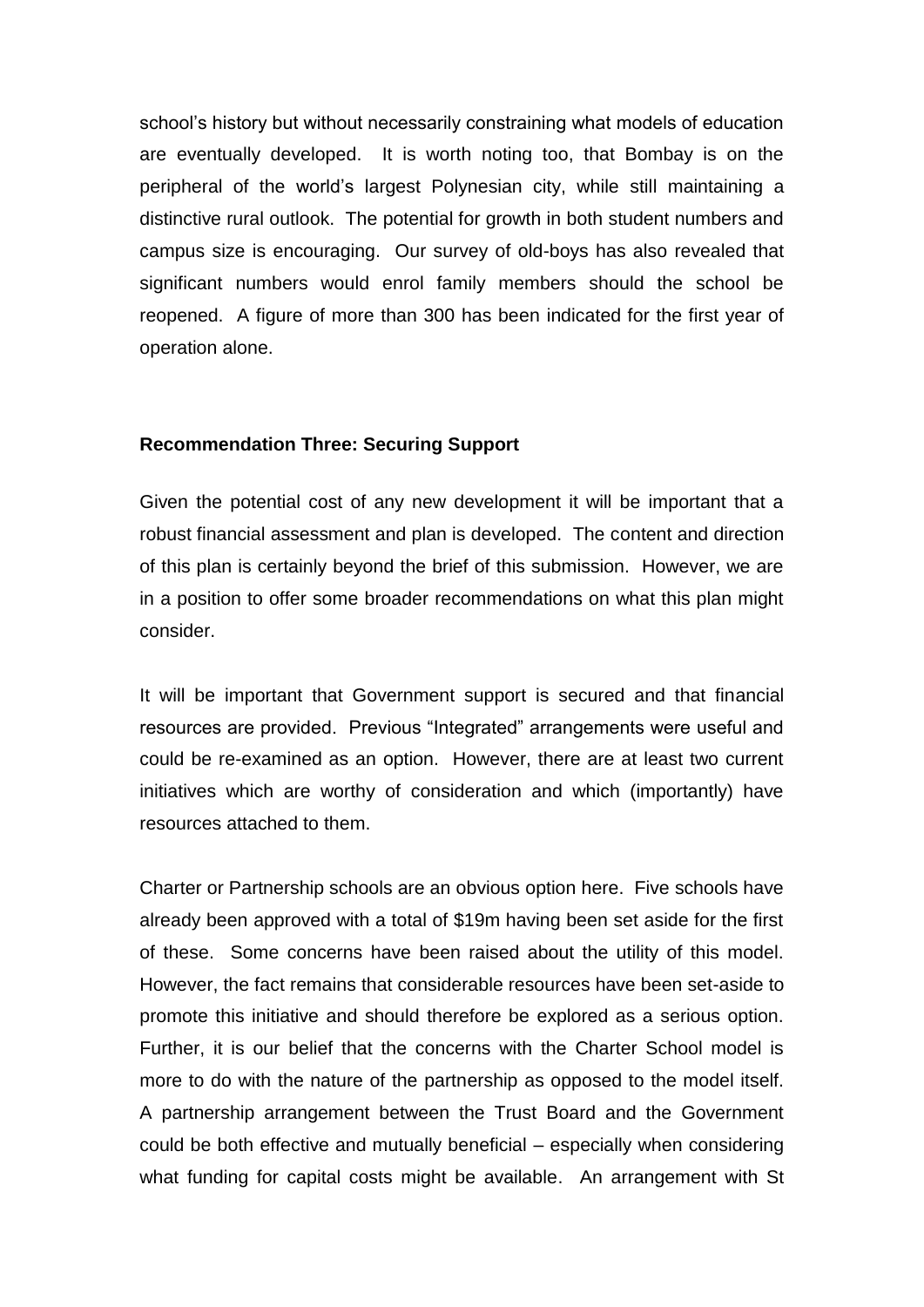Stephen"s School (in particular) could likewise been seen as an opportunity to further promote the partnership model.

Tai Wananga was established in 2010 and has so far established two schools in Palmerston Nth and Hamilton. The initiative is focused on promoting Maori educational achievement, particularly at secondary school, through active connections with Te Wananga o Aotearoa, and by promoting a distinctive Maori character. New schools are planned and a formal application process has been established. We have met with the CEO of the programme and had informal discussion on whether or not St Stephen"s might fit the model and criteria. These discussions, while at an embryonic stage, have given us some confidence that a Tai Wananga partnership is possible and that an application would be viewed with some enthusiasm.

Philanthropic support, through individuals, company"s, or iwi could likewise be explored. The risk here (unlike the options above) is that resources to support the schools redevelopment may not be available or budgeted for. Nevertheless, it is likely that any requests for financial support will be viewed sympathetically.

Our recommendation therefore, is that redevelopment plans are securely linked to Government priorities and initiatives, that resources are secured to assist with the redevelopment, and that philanthropic support is simultaneously secured.

#### <span id="page-23-0"></span>**Recommendation Four: Developing an Appropriate Model**

The focus on excellence and the desire to produce well rounded, capable, and prepared students is not unusual. The fact is that most schools espouse similar aims and in order to offer the best education they possibly can. Achieving these outcomes are however more difficult and they often fail to meet these expectations. The reasons for these failures are complex, but can be aided by ensuring that the education model is robust and well supported.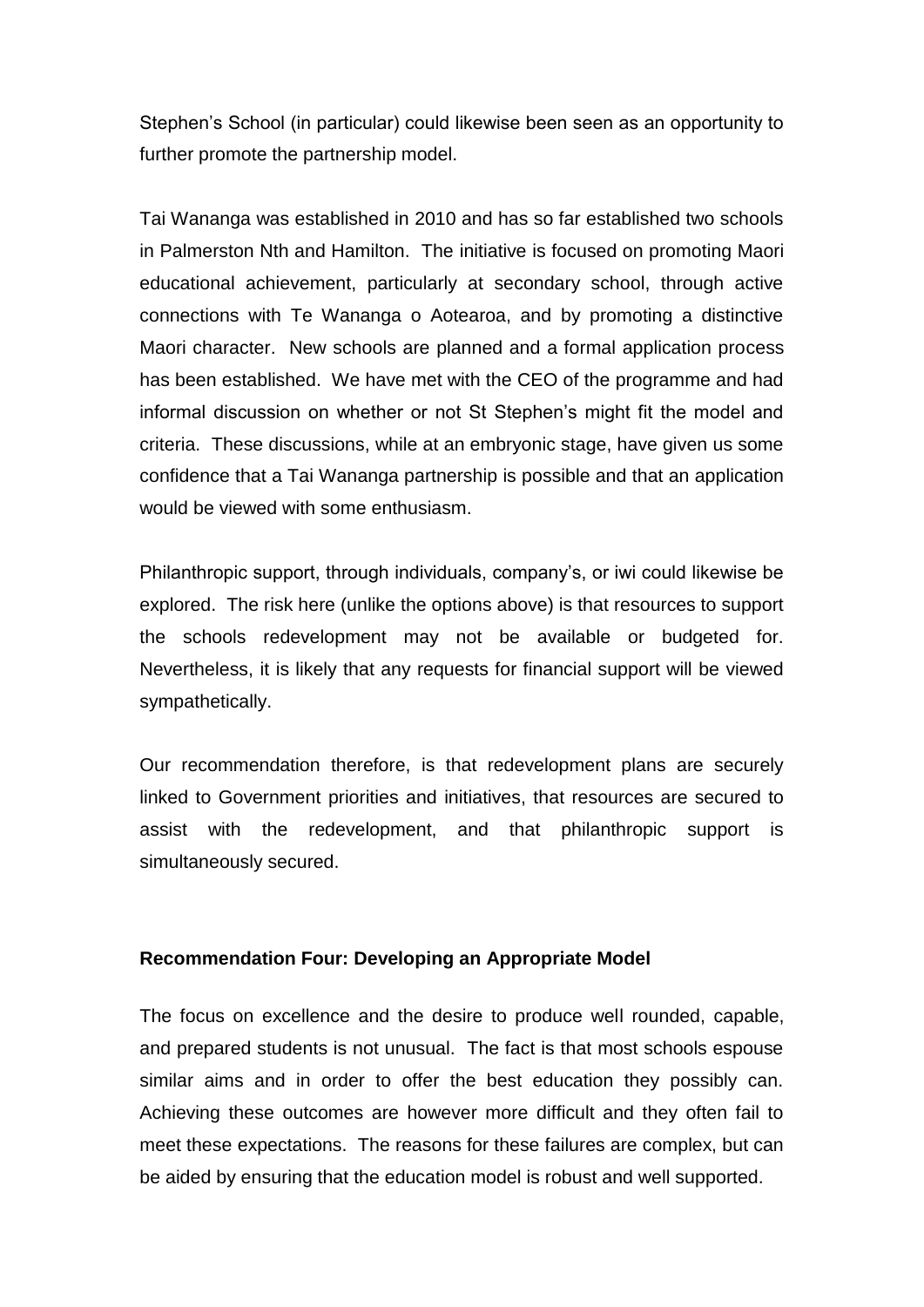The single greatest advantage that St Stephen"s School has is that the options here are broad and relatively unconstrained. Further, that some guidance has been received on what shape the educational model should take.

Our recommendation therefore, is that a model be developed which builds on some of the current examples of "best-practice" and which have demonstrated an ability to promote and sustain educational excellence. The model should;

- Actively integrate Maori cultural values
- Provide for the religious and spiritual needs of students
- Take advantage of the boarding environment
- Maintain the history and traditions of the school
- Place an emphasis on academic development
- Encourages sporting excellence
- Ensure the safety of students
- Recruit and retain quality staff
- Establish criteria for student selection
- Be effectively led and driven
- Offer a point of difference or special focus, and
- Actively prepares all students for post-secondary careers

Further to this recommendation, we also **strongly** suggest that the Trust Board organise to meet with representatives of the *Tu Toa* School in Palmerston Nth. During the development of this submission we had the opportunity to meet with representatives of the school (as did the feasibility working group) and were especially impressed with how the school had evolved, the success it had achieved, and how its founding principles aligned with our collective aspirations. Nathan Durie (the school's Director) has formally agreed to assist with the re-establishment of the school and the design of an appropriate model.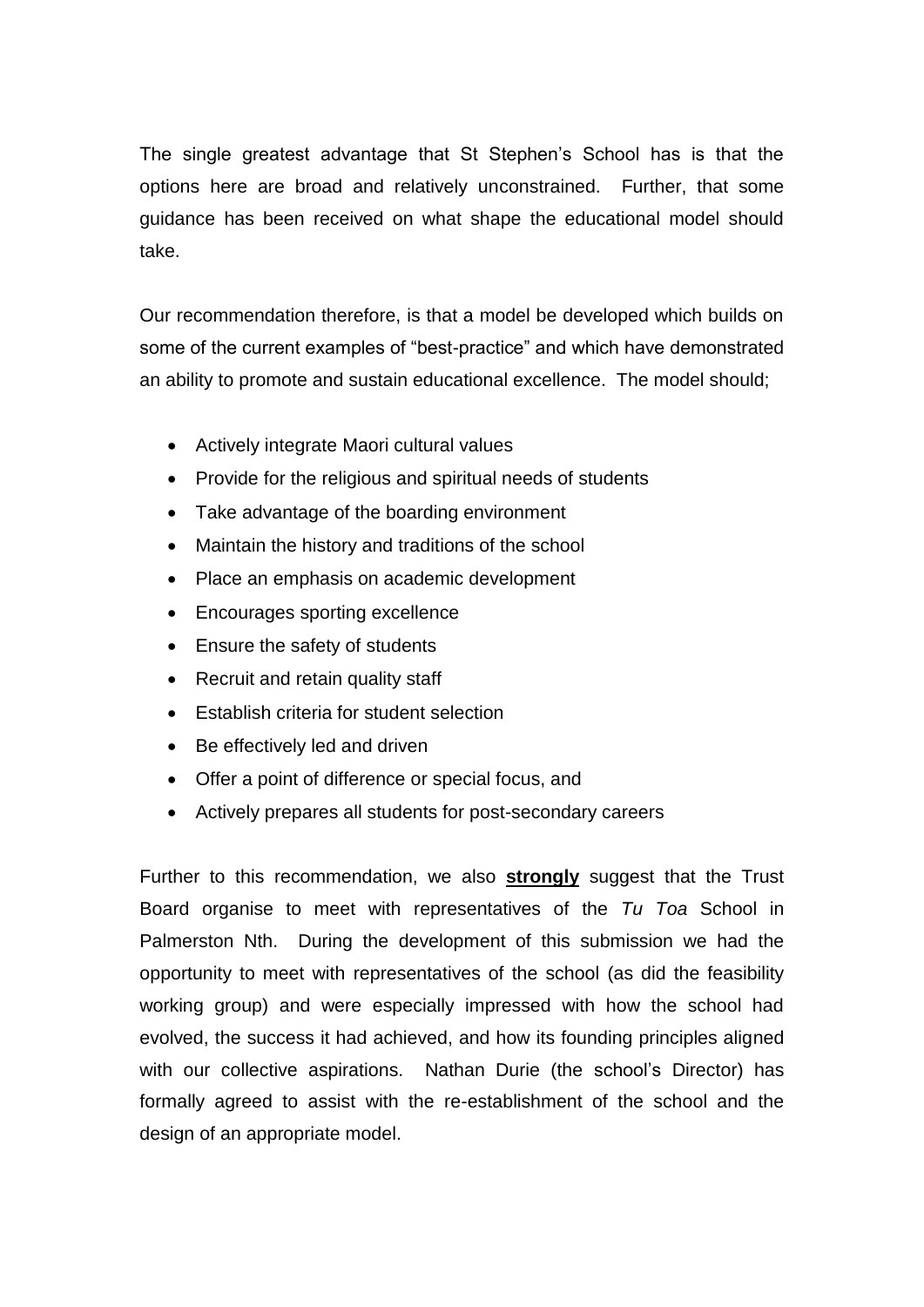#### <span id="page-25-0"></span>**Recommendation Five: Active Utilisation of the Old Boys Association**

The Old Boys, Supporters, and Trust Board currently enjoy a positive relationship. This has not always been the case, and we are heartened by the on-going willingness of the Trust Board to support our various initiatives and to actively consult on matters attached to the schools redevelopment. We are keen to ensure that this relationship is maintained and that we position ourselves to provide as much support as we can.

In spite of the fact that the school closed more than a decade ago, the Old Boys Association has never been stronger and the support for the school never more obvious. The Association has recently been Incorporated and a bank account set-up. Membership fees have already been deposited and these will undoubtedly receive a significant boost in Labour Weekend. Branches are active across the country and have done much to consolidate our energies. Old boys are now well-positioned, in a range of sectors, and are keen to support in whatever manner they can.

A reunion has been organised for this year and will attract upwards of 400 participants. A new and more functional website and data-base is under construction and will be launched at the reunion. Sales of school merchandise currently out-strip supply and St Stephen"s teams are now actively participating at various sporting events - including Rugby, the annual Whakatane Touch Tournament, and this year"s Iron Maori.

Our recommendation here, is that this enthusiasm, support, and commitment should be harnessed and used to assist with driving the development and reopening of the school.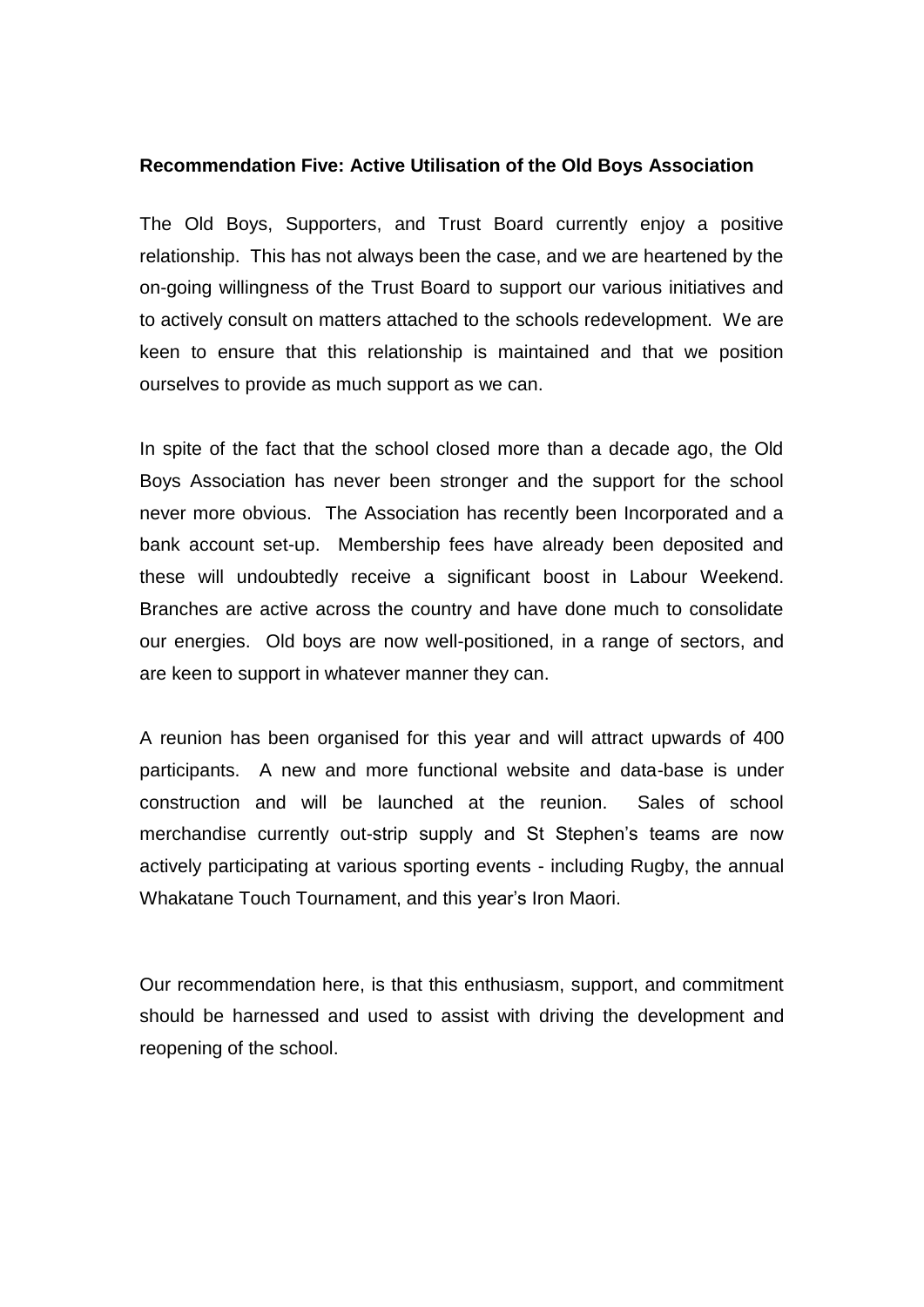# <span id="page-26-0"></span>**Conclusion**

As emphasised throughout this submission, our primary focus centres on the promotion of educational excellence and creating tangible opportunities for Māori youth. It is our belief that a re-opened and re-defined St Stephen"s School can provide a platform for this, and that a new school will create opportunities that extend well beyond the education sector and for future generations to come.

Although we are under no illusion of the task at hand, or the challenges ahead, we are also excited about the possibilities and opportunities. Further, that the Old Boys Association will provide all the support it can to ensure a positive and constructive outcome.

The whakatauki which prefaced this submission was used as a guide to consolidate and collect our thoughts, to direct our words and shape our ideas. The whakatauki which follows is used with similar intent but is designed to guide and support both the Feasibility Working Group and the St Stephen"s/Queen Victoria Trust Board. While it might be interpreted in a number of ways, it is essentially a reminder that great effort provides for great rewards, and that bold decisions can both motivate and inspire. It is our hope that this submission will assist with these deliberations, that this journey continues, and that our ultimate destination is realised.